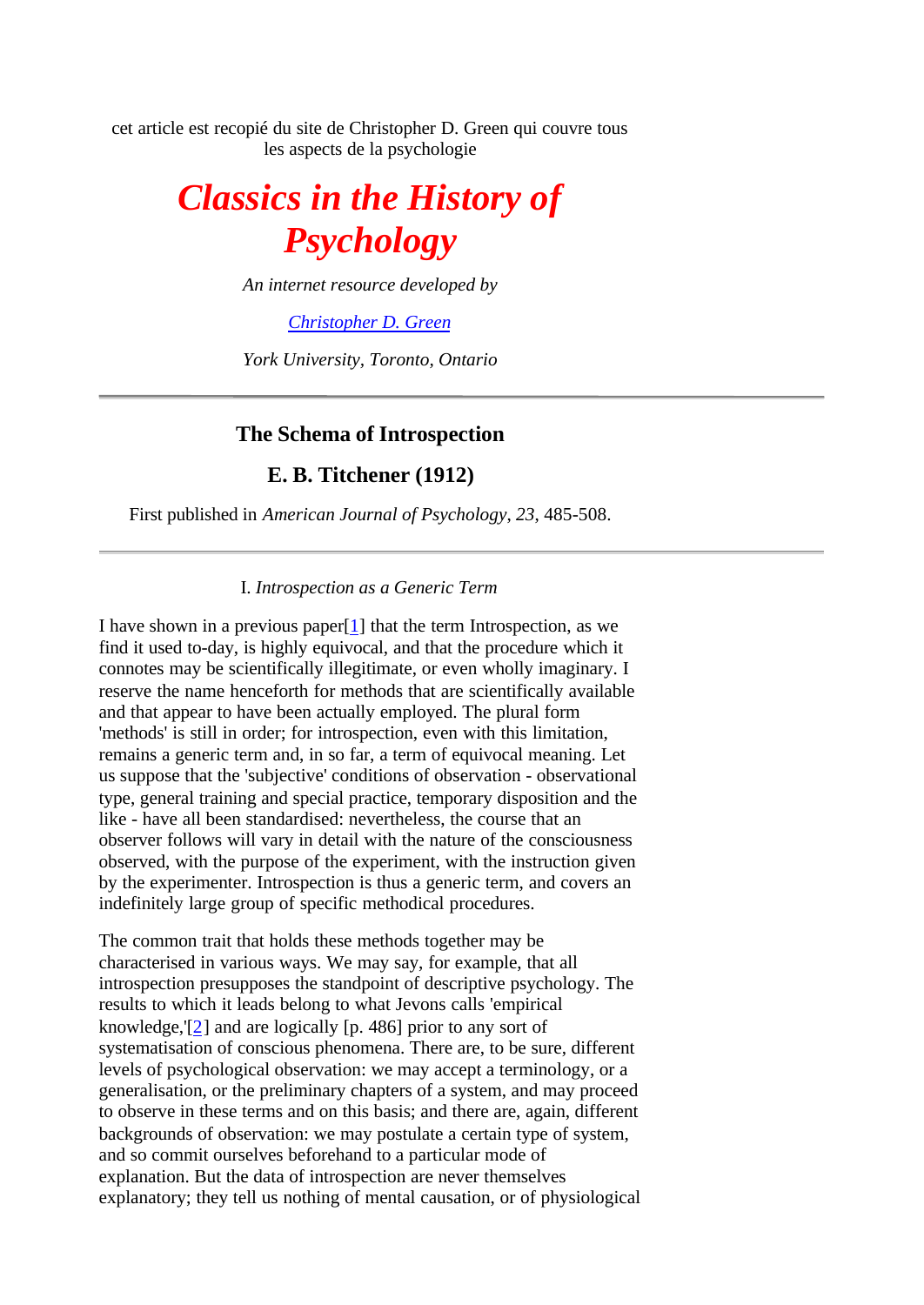dependence, or of genetic derivation. The ideal introspective report is an accurate description, made in the interests of psychology, of some conscious process. Causation, dependence, development are then matters of inference.[3]

We may say, again, that the introspective methods do us the same service in psychology that the inspective methods - 'observation and experiment' is the more usual phrase - do in natural science. To get a rough appreciation of the scope and the limitations of introspection, we have then only to shift the scene to chemistry or biology, and to realise what can be accomplished in those sciences by methods of direct and indi- [p. 487] rect observation. There is, perhaps, no reason to fear that this statement will be misinterpreted; but to avoid possible misunderstanding I add two qualifying remarks. In the first place, if we are to interpret it aright, we must free ourselves of the popular belief that the experiment of natural science is an explanatory test; we must recognise that, while an experiment may have an explanatory value, it is itself observational. And in the second place we must remember that the resemblance between inspection and introspection is a broad and general likeness, which consists with all manner of difference in degree and in detail. It has, of course, been customary for psychological text-books to emphasise these differences; and I do not suppose that the weight of tradition and authority can be overcome all in a moment. I am convinced, however, that the right way to approach the study of psychological method is to assume that it is, in all essentials, identical with the observational procedure of the natural sciences.<sup>[4]</sup>

The thesis that introspection is simply the common scientific method of observation, applied from the standpoint of a descriptive psychology, was maintained explicitly by Pillsbury in 1904: "It would seem that introspection differs from [external] observation only in the attitude of mind as we examine the mental process."[5] I argued to the same [p. 488] effect in 1908;[6] and Müller has taken a like position in his recent work on Memory.[7]

But if this thesis is correct, have we any reason for keeping the term introspection in our psychological vocabulary? None at all, I think, if we consider the matter from the point of view of an abstract methodology. On the other hand, this introspection, or observation from the standpoint of psychology, is the unique business of the psychologist; it is something that the psychologist's training fits him to do, and that no other form of scientific training leads up to or includes. Everything else that belongs to the system of psychology can, formally or theoretically, be done just as well by the physicist or biologist as by the psychologist, - though it is true that adequate and satisfactory explanations in psychology may be expected rather from the man with special psychological training and knowledge than from the student of general science or from the specialist in some other field. Introspection, then, is in a peculiar and exclusive sense the business of the psychologist, and it is well that this business should have a specific name. When, moreover, we have a traditional term, that is full of misleading suggestions to the student, it is wiser to adopt that term, reading the suggestions out and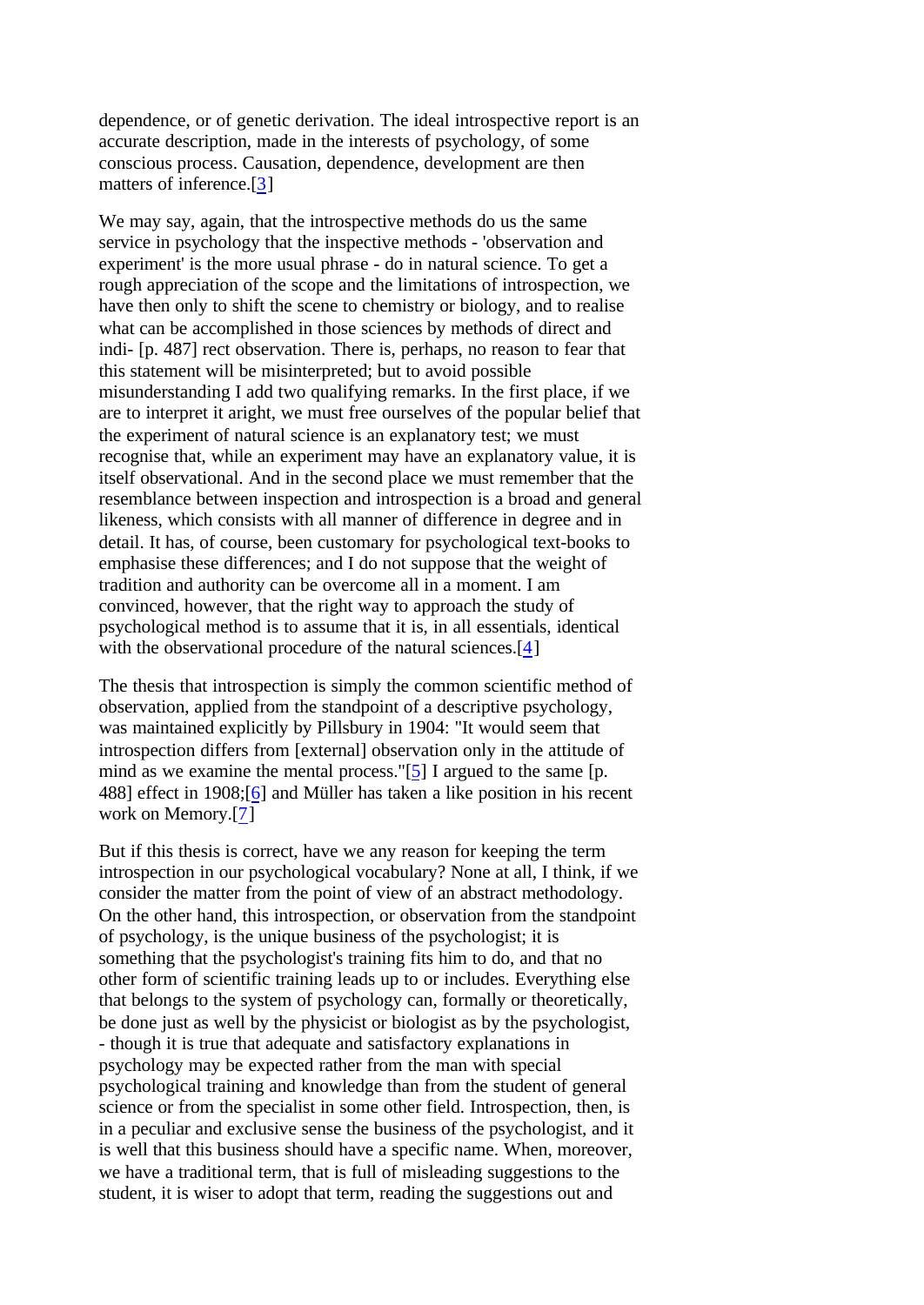reading a sound definition in, than to pass it by and introduce a new coinage.

*The Stimulus Error*. - It would be foolish to blink the fact that our current text-books still point out a number of alleged differences between introspection and inspection. In the main, however, these statements do not rest upon empirical induction, but rather derive from the author's epistemology. The truly empirical differences will be variously rated by different psychologists; the time is not yet ripe for a point-by-point comparison of the methods. Meanwhile, those psychologists who do not regard the differences as fundamental must walk warily, or they will find that, so far as the teaching of psychology is concerned, they have bought their insight at a high price. The idea of an unique method, a specific way of working, is far more easily grasped by the beginner in psychology than is the idea of a shift of mental attitude. Indeed, the reformed doctrine opens a wide door to the 'stimulus error.' The observer in a psychological experiment falls into this error, as we all know, when he exchanges the attitude of descriptive psychology for that of common sense or of natural science; in the typical case, when he attends not to 'sensation' but to 'stimulus.' Now, in work upon color-equations, *e.g*., it makes little difference whether the observer regard himself as matching color-sensations or colored papers. But one cannot make any large number of observations, even in the simplest fields of sense, without discovering that the confusion of attitudes has very serious consequences. The stimulus error is, in fact, the material aspect of what appears, in more formal guise, as the error of logical reflection or of *Kundgabe*; it is an error both subtle and pervasive; and the more closely our psychological [p. 489] method approximates the methods of observation employed in other laboratories or in daily life, the greater is the likelihood that our students fall victims to it.

The stimulus error may even affect our views of introspection itself. At a recent meeting of Experimental Psychologists it was urged, with special reference to tachistoscopic experiments, that introspection is wholly unreliable; for if we compare the observer's reports with the stimuli actually exposed, we find that he may see what was not there at all, may fail to see much of what was there, and may misrepresent the little that he really perceived; introspection adds, subtracts, and distorts. The question, however, so far as the validity of introspection is concerned, is not whether the reports tally with the stimuli, but whether they give accurate descriptions of the observer's experimental consciousness; they might be fantastically wrong in the first regard, and yet absolutely accurate in regard to conscious contents. In other words, the objection issues from the stimulus error. The observer is trying to describe a consciousness; not certain objective letters or figures, but the consciousness which a brief exposure of these stimuli induces. His description may be mistaken or inadequate, and we must use every possible methodological means to discover its mistakes and to supplement its omissions; but we cannot gauge the method by reference to the stimuli.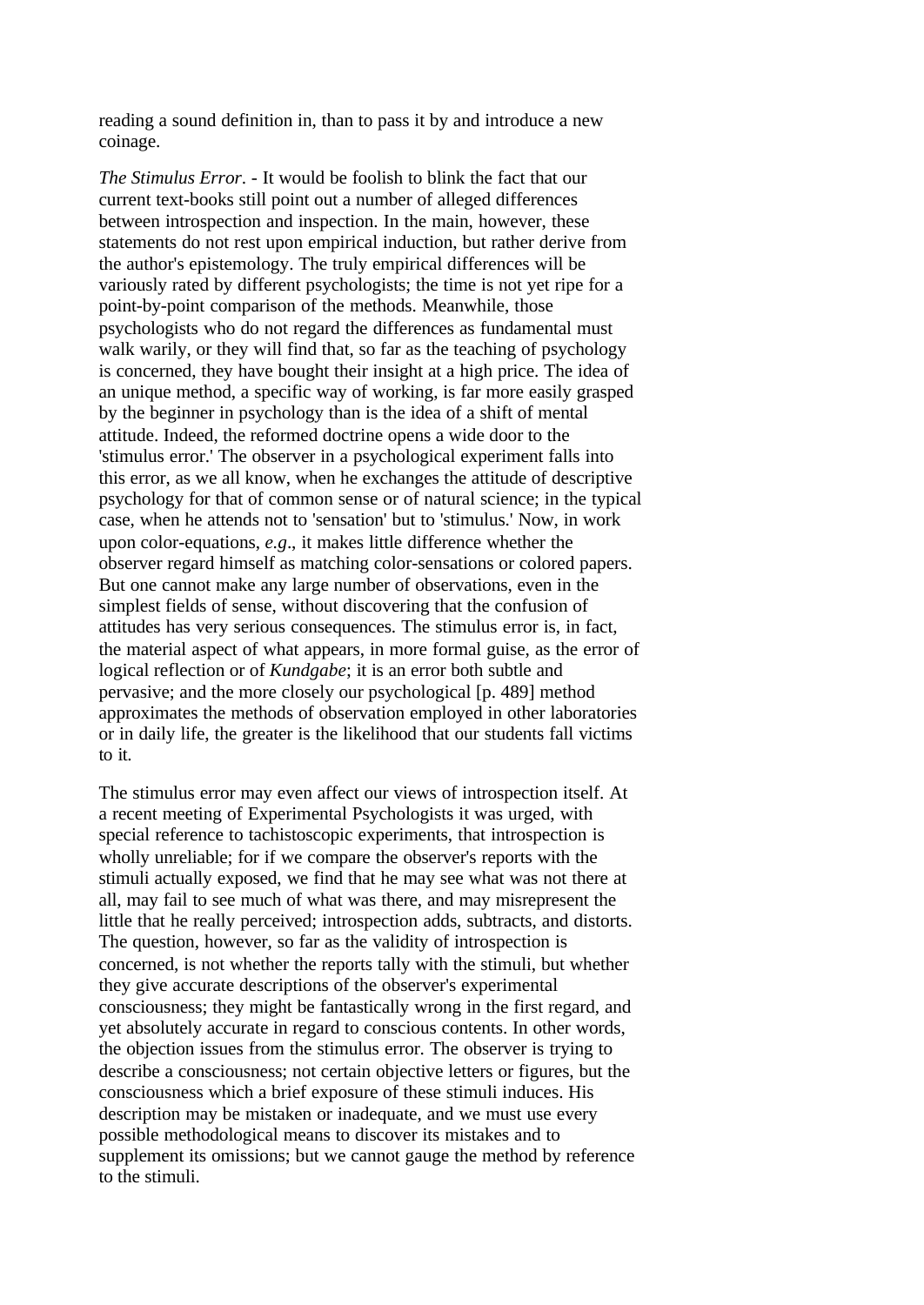It seems, therefore, that if we assimilate introspection to inspection we must, in laboratory practice, be more than ever on our guard against the stimulus error. We shall invert, Steinthal's story;[8] and, letting geologist, farmer, landscape gardener, psychologist, traverse and report upon the same bit of country, we shall explain that all four reports may be equally true, but that each one plainly implies a particular attitude, a special point of view. It is the attitude and point of view, not the method, which must henceforth serve to distinguish the introspecting from the inspecting man of science.

*Phenomenology and Descriptive Psychology*. - I have tried in other writings to show the nature of this 'descriptive psychology' whose methods are summed up by the term 'introspection.' On the positive side, I have here nothing new to add. On the negative side, I would warn the reader against confusing descriptive psychology with a 'phenomenological' account of mind. The word 'phenomenology' has played a large part in recent discussion, and has been variously defined. In the present connection I mean, by a phenomenological account of mind, an account which purports to take mental phenomena at their face value, which records them as they are 'given' in everyday experience; the account furnished by a naïve, common-sense, non-scientific observer, who has not yet adopted the special attitude of the psychologist, but who from his neutral standpoint aims to be as full and as accurate as the psychologist himself. It is more that doubtful whether, in strictness, such an account can be obtained. We can hardly, with the pressure of tradition and of linguistic forms upon us, consider mental phenomena in a really naïve way, with a truly blank prescientific impartiality; our common sense runs to logic, embodies a psychology of reflection; face values are, in fact, highly sophisticated values, and things given are things that have been many times made over. The proof, if proof be needed, is that phenomenology, when it leaves what might be thought its proper sphere of gross description and [p. 490] takes to analysis, tends inevitably to analyse under logical categories; it works out implications, while descriptive psychology under the same *Aufgabe* of analysis - teases out the existential factors in the consciousness to be described. A phenomenological 'system' is therefore an epistemological *tour de force*, rather than a prepsychological synthesis of the data of psychology.

We need not hesitate to admit, on the other hand, that a roughly phenomenological account, a description of consciousness as it shows itself to common sense, may be useful or even necessary as the startingpoint of a truly psychological description. The psychologist may attempt it; or it may be supplied by the novelist, or the diarist, or by any untrained but alert observer. The psychologist may also have recourse to phenomenology after the event, after he has completed his own first analysis, as an additional check upon the singly motived and more technical description. Or again, the elaborate phenomenology that issues from a foregone epistemology may be of service as indicating possible *lacunae* in psychological description. But phenomenology, as I am here using the term, is not psychology; and if, as will naturally be the case, phenomenological and psychological results are sometimes in accord,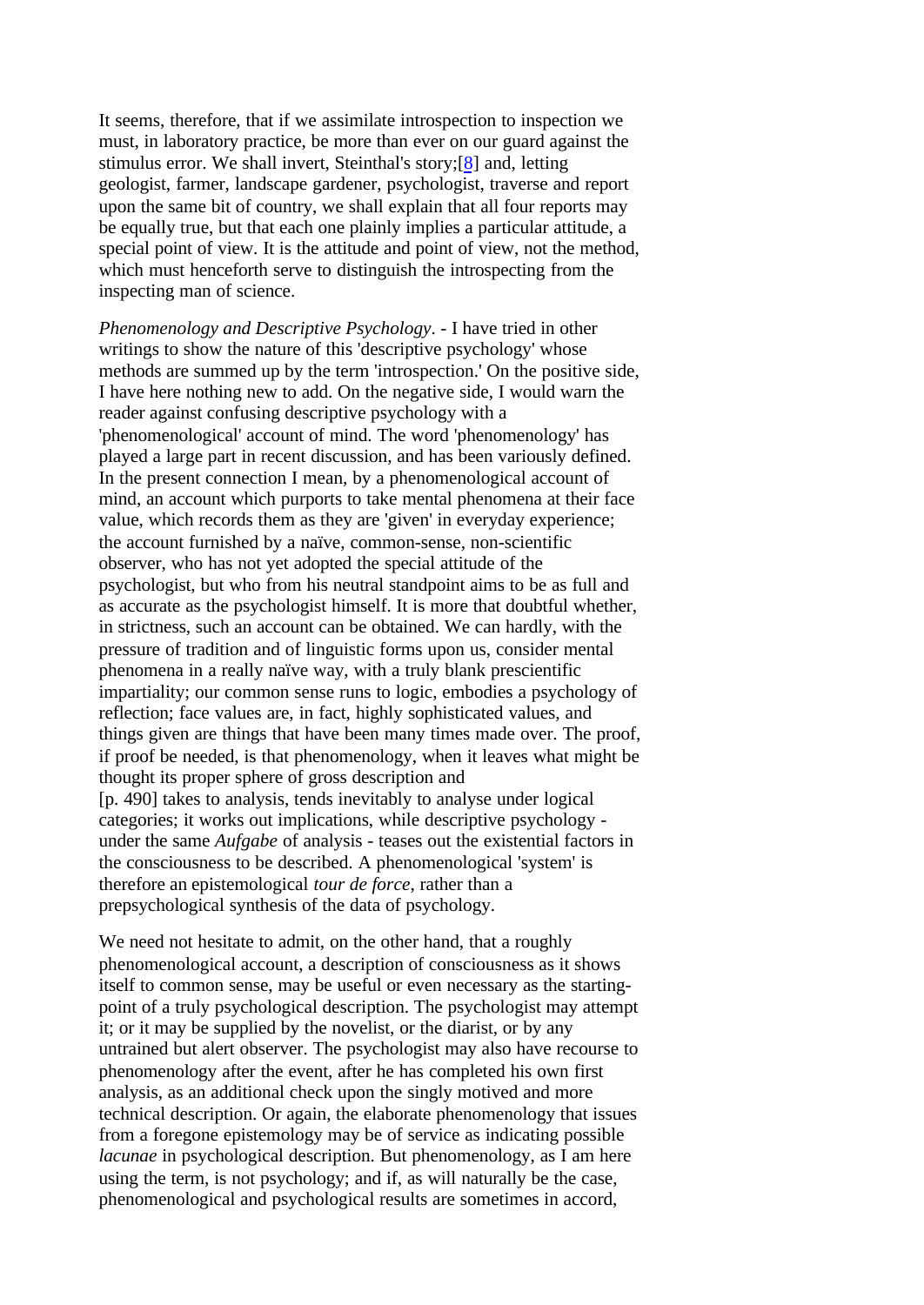this causal agreement must not tempt us to generalisation or lead us to identify different attitudes toward experience.[9]

# 2. *The Introspective Schema: Free and Controlled Consciousness*

In an attempt to reduce observation to its lowest scientific terms, I have said that it "implies two things: attention to [p. 491] the phenomena, and record of the phenomena."[10] Psychological observation implies, accordingly, an attention from the standpoint of psychology, and a record in the terms and under the captions of psychology. And if we are seeking a first, provisional classification of the introspective methods, we shall look for salient differences in the conditions under which attention is given and record is made.

This course is, in fact, followed by Müller in his recent work on Memory. The essential thing in every case of introspection, Müller says, is that some conscious process or part-process, some state of consciousness or complex of states of consciousness, is made the object of a 'conscious psychological apperception.' This apperception is an appraisement, a judgment, a 'placing,' from the psychological standpoint, of the state or process which is to be observed. It may be explicit, consisting of a 'properly formulated sentence in internal speech, to which may even be added an inner comment such as 'important!' or 'don't forget!'" Or again it may be sketchy and fleeting, and make but little claim upon consciousness, - consisting perhaps of the bare suggestion (*das mässig deutliche Anklingen*) of verbal glosses, visual ideas, and so forth. The method is completed by a description, which gives the apperception or appraisement "a linguistic expression in accordance with instruction."

If now we take the psychological apperception as the basis of a classification, we have two principal forms of the introspective method. In Direct Introspection, the process under observation is apperceived immediately, while it is still present. There are then two possibilities: description may be made at once, or may be deferred to a later time and based upon a remembered apperception. In Indirect Introspection, on the other hand, the process to be observed is recalled, as a memory image, and apperception and description have reference to this representative memory-process. If we tabulate, we get the three following procedures:

### I. Direct Introspection.

 1. Process and apperception occur together. Description is made on the basis of present immediacy.

 2. Process and apperception occur together. Description is made on the basis of remembered apperception.

II. Indirect Introspection. Process is recalled as memory-image.

 Apperception is of memory-image, and description is made on the basis of this apperception.

[p. 492] This appears to be, essentially, a classification in terms of what I have called 'attention.' In practice however, indirect introspection and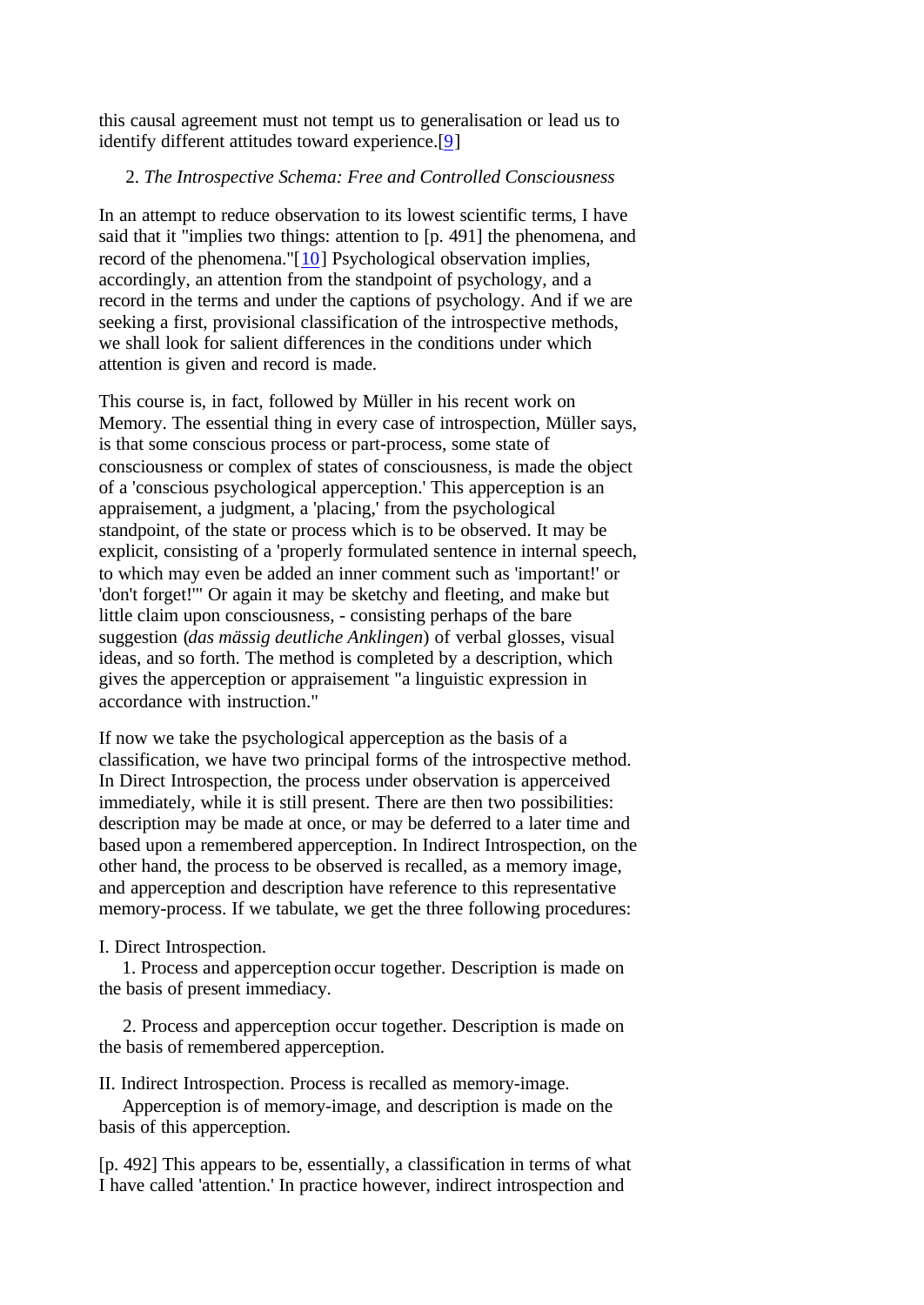the second form of direct introspection are likely to run together; and it is therefore more useful to classify on the ground of 'record' or description. The description of a conscious process - I am still paraphrasing Müller - may be immediate, or may be mediated by retrospection. In the former case, the subject-matter of description is the observed process itself. The process may perhaps change while the description is still in course, just as a firework may change to blue while we are still exclaiming 'What a glorious red!'; but the description attaches, none the less, to the actual process. In the second case, description is made from a representative memory of the process; or from memory of a psychological apperception of the process; or from a combination of these two memories.[11] If we tabulate, we have:

[p. 493] I. Immediate Description on the basis of immediacy of process and present apperception.

II. Retrospective Description:

 1. On the basis of present apperception of a memory-image of the process;

 2. On the basis of a remembered apperception, which itself occurred when the process was given;

3. On the mixed basis of these two memories.

At this point Müller introduces an important distinction, - the distinction of free and controlled consciousness. A conscious state or process is free when it is neither evoked nor influenced by the intent to observe; it is controlled when it arises under the influence of an introspective intent and as the object of a consequent attention especially directed upon it. We have, plainly, no right to generalise a priori from the controlled to the free; whenever generalisation is made, it must be justified by a statement of its methodological grounds. Nor is the line of division, in every case, easy to draw; we may slip insensibly, as we make our instructions more and more precise, from freedom to control. On all accounts, then, and whatever be the phase of introspection that we are examining, the distinction of free and controlled consciousness must be borne explicitly in mind.[12]

The distinction thus drawn must not be confused with that contained in the old-time objection to experimental psychology, that observation in the laboratory is observation under artificial conditions, and can therefore tell us nothing of the real mind.[13] For the disjunction realartificial is not identical with free-controlled; and free consciousnesses may be studied in the laboratory not only as well as, but even better than they can be studied in everyday life.[14] Nor must the distinction be confused, again, with that of 'spontaneous' and 'voluntarily aroused,' which the studies of mental imagery have made familiar; for an image, though it rise spontaneously, may be made by [p. 494] instruction the object of a particular attention, and in so far is a controlled process.[15]

The distinction must be observed by all those psychologists who use the phrase 'mental process' or 'mental phenomenon' as identical with, or inclusive of, what the older psychologies term 'conscious contents.'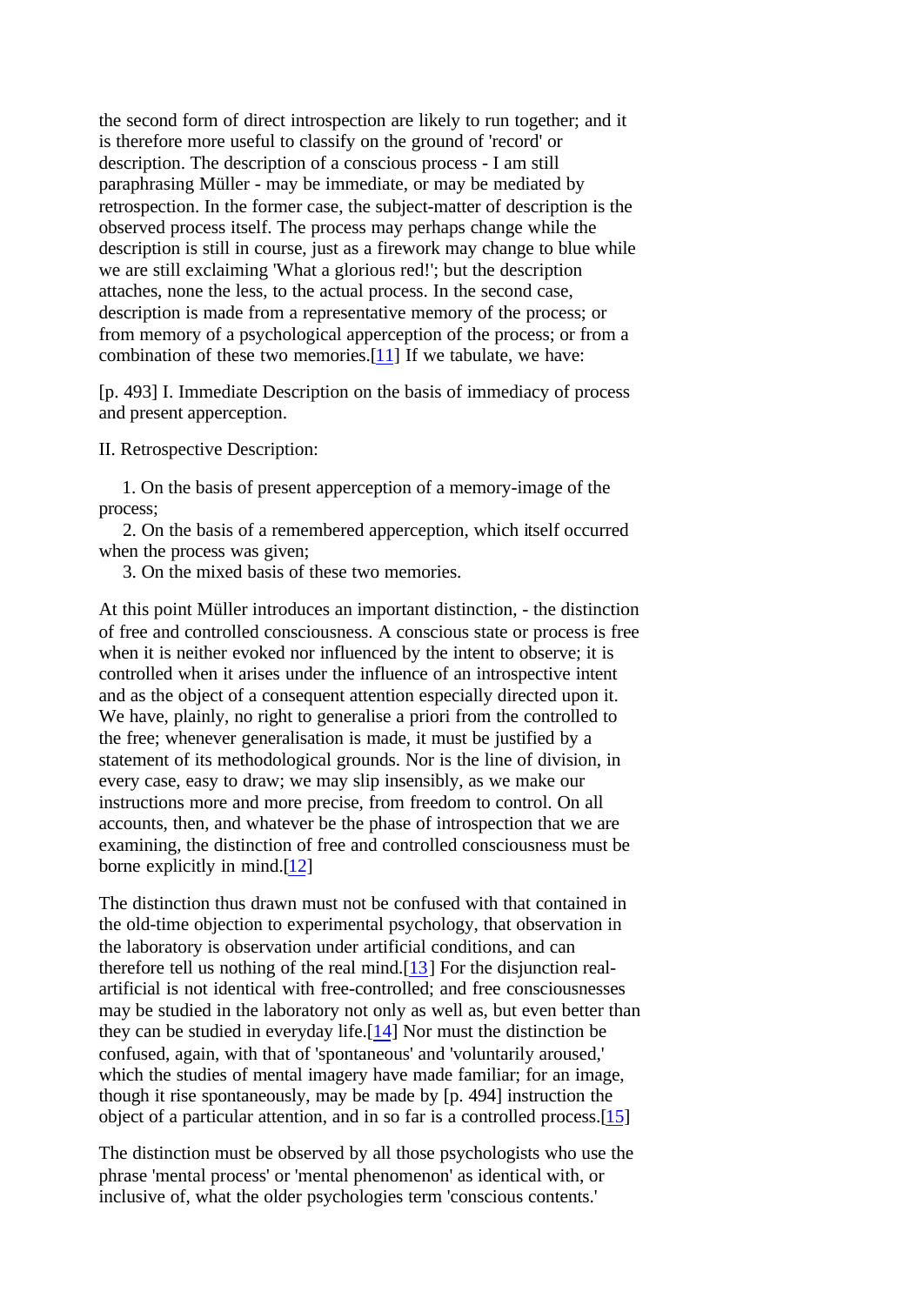Introspection of a free consciousness may demand, for instance, the description of processes at various levels of attention.[16] The distinction seems to lapse, on the other hand, for all those who, with Stumpf, regard conscious contents or 'phenomena' as in principle independent of the function of 'perceiving' or 'remarking' or 'taking notice.' All that remains of it, if I read Stumpf correctly, is a difference of degree in the function itself, - a difference, as he figuratively expresses it, in the amount of consciousness directed toward (*die Ansammlung von Bewusstsein gegenüber*) a particular phenomenon. I cannot, of course, enter here upon a criticism of this other distinction, of act and content, function and phenomena.[17] It is, however, worth noting, as a sign of the immaturity of psychology and of its imperfect separation from philosophy, that the empirical difference of free and controlled consciousness is dismissed, in certain modern systems, by a wave of the epistemological wand.

# 3. *Consciousness as the Object of Introspective Description*

Let us assume, for the purposes of the present argument, that Müller's schema of introspection is both adequate to and applicable by a descriptive psychology. Müller is writing primarily, of course, with reference to the special psychology of Memory; and he finds it necessary, even in this restricted field, to supplement the bare statement of method by a long list of cautions and regulative maxims. The main points of his exposition may lay claim, nevertheless, to general psychological validity.[18] I assume, therefore, that in introspection we are describing a conscious process at first hand, or describing at first hand the representative memory of a past process, or describing from memory the way in which we 'placed' some past process at the time of its occurrence. And I assume, further, that we have the skill to make [p. 495] this description in psychological terms and to keep it within psychological limits. Now the question arises: What are the categories of description? or, in other words: What is consciousness as describable object?

The categories of description, I should reply, are the last terms of analysis, the elementary processes and their attributes; and consciousness has been described when analysis is, qualitatively and quantitatively, complete. This reply I take to be formally correct. In practice, it needs a twofold qualification: for, first, psychologists are not yet at one as regards the nature and number of elementary processes and their attributes; and, secondly, psychology is not yet able to cope, in thorough-going analytical fashion, even with a moderately complex formation, to say nothing of a total consciousness. Both points are illustrated by the recent work upon Thought. In this field, experimental evidence is offered for a new elementary process, a thought-element, with its own attributes and its own laws of connection; while at the same time there is fairly general agreement that the observational methods at present available are not adequate to a full description of the thoughtconsciousness. The qualifications do not, however, affect the formal accuracy of the original statement.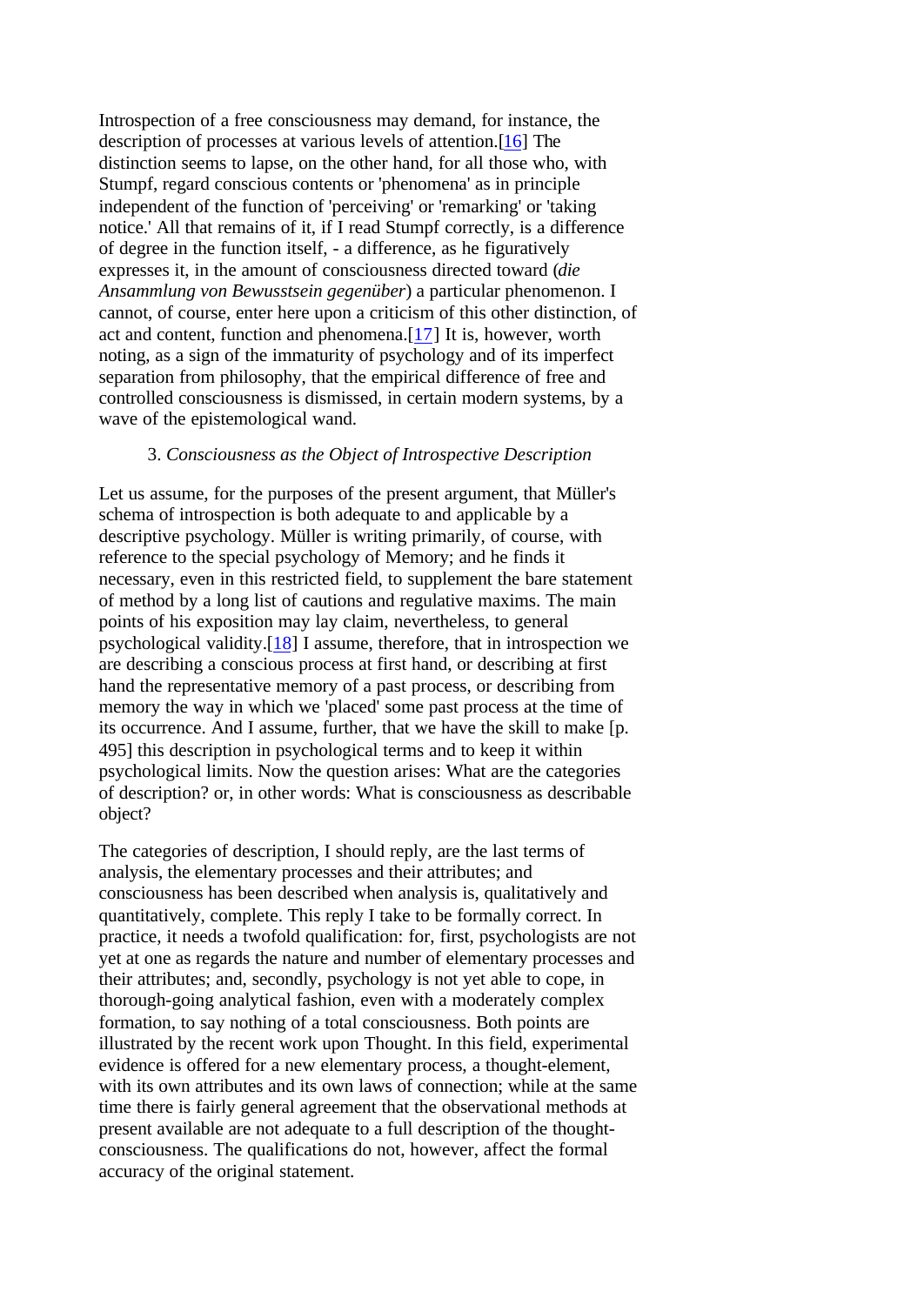We are here upon highly debatable ground. I therefore add, even at the risk of threshing old straw, brief comments upon the terms employed in the above paragraph; and I discuss certain corollaries that follow from my attitude to the question which it seeks to answer.

*The Need of Analysis*. - It would be unnecessary to insist upon the primary necessity of analysis, were it not that protest is often raised against the analytical treatment of consciousness and the resulting 'atomistic' psychology. Ebbinghaus has met this protest in a form which deserves to become classical.[19] I shall not repeat his argument, but I will supplement it by reference to two concrete cases. The psychologists who have stood most emphatically for the continuity of consciousness are, I suppose, Ward and James. "Mind," says Robertson, "has the character - a character adequately brought out only by Dr. Ward among psychologists - of continuity as its most prominent, salient feature."[20] Yet the first chapter-heading of Ward's *Psychology* is 'General Analysis.'[21] James' chapter on The Stream of Thought, which has already become a classic upon the anti-atomistic side, posits the fact that "thinking of some sort goes on." Its author then proceeds: "How does it go on? We notice immediately five important characters in the process." And this discrimination of characters is [p. 496] obviously an instance of that mode of analysis which James later terms 'the process of abstraction.'[22]

There is no doubt, then, that a descriptive psychology must be analytical. But objection may be taken to the way in which the descriptive psychologist formulates the problem of analysis. Stratton, for instance, rejects the chemical analogy; "we may name the elements to perfection, without a perfect description of the active whole;" "description is more than a statement of elements and their proportions; other relations and modes of interconnection are important."[23] I am not sure that a 'perfect' description can ever be attained.[24] I believe, however, that many of Stratton's *desiderata* - the 'architectural features' of consciousness, the 'manner of behavior' of the constituent processes would be supplied by an exact description in attributive terms. If the result is still unsatisfactory, it is surely an open question whether description is at fault or whether we are not demanding of description more than it can, by its very nature, give us; whether, that is, our craving for explanation has not led us to cast unmerited reproach on a nonexplanatory or pre-explanatory method. Or again, objection may be taken to the results of analysis. Thus Ogden, in reviewing an analytical study of the consciousness of Belief, remarks: "One might imagine that Okabe's results would apply equally well to a description of the aesthetic attitude, the ethical attitude, the consciousness of understanding, or indeed any other of the higher apperceptive states of mind."[25] I do not myself think that description, even in its present immature condition, is so ill bestead. Let us assume, however, - still for the argument's sake, that an accurate description of 'the higher apperceptive states' fails to discriminate belief from understanding, the moral from the aesthetic judgment. The inference would be, simply enough, that our current differentiation of these consciousnesses is a differentiation of import or value, or in other words that it transcends description. But if this is the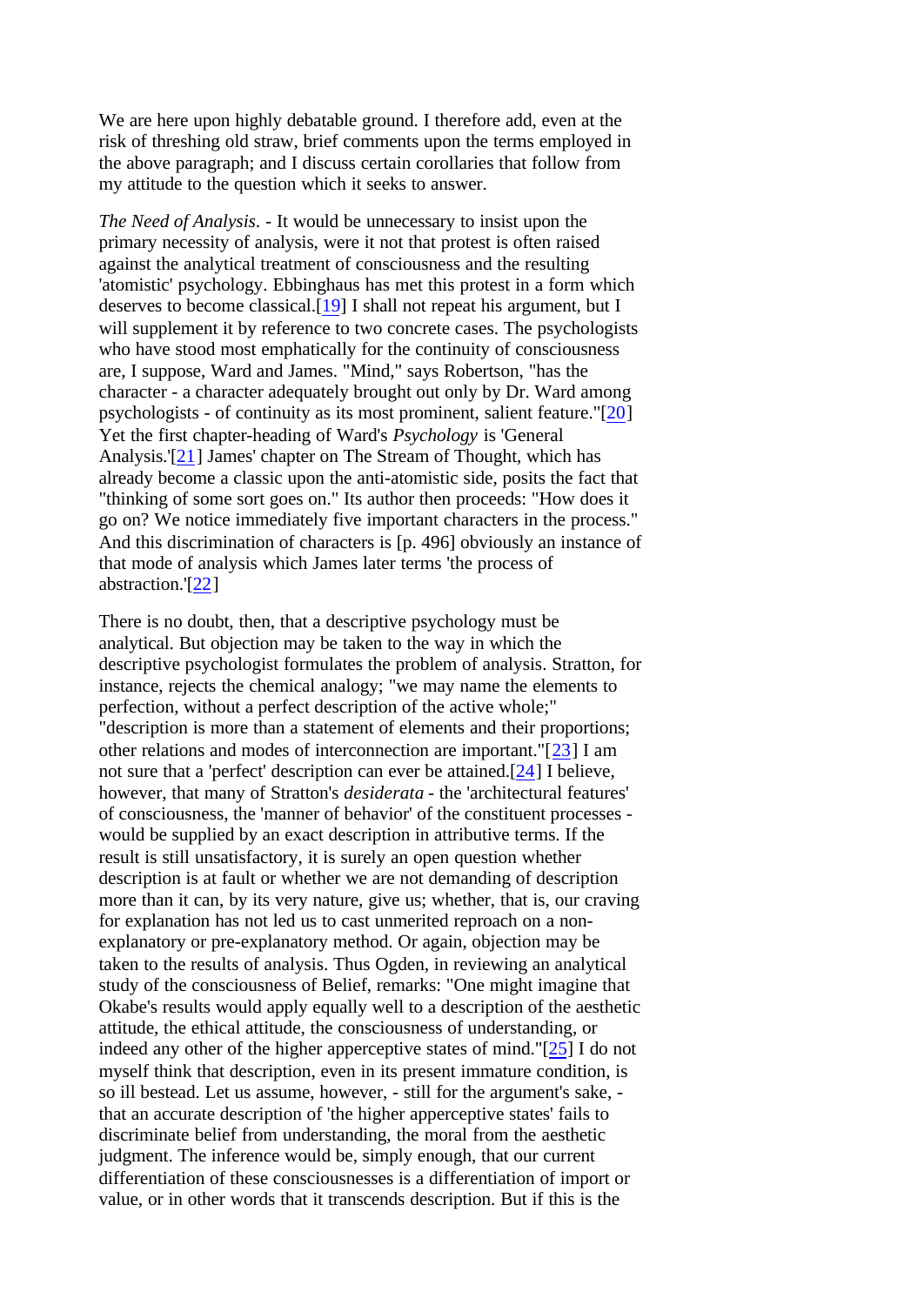fact, it is to our advantage to know it, - while it is foolish to blame the descriptive method for stopping short with description.[26]

[p. 497] *Process and Function* - Arguments of this sort, however, move only on the surface of things. If we wish to go deeper, we must be clear, first of all, as to what we mean by the term 'process.'

The experimental psychologist, if I understand him, means by process something more than the abstract form of occurrence in time; so that when we say, *e.g.,* that perception is a process, and speak on the other hand of the process of growth, or the process of decay, we are using the word in different meanings. A process, in the psychological sense, is an item of experience to the nature of which durativeness (if the word may be pardoned) is integral and essential. It is true, in the large, that all experience is temporal. Yet there are numberless cases in which the progress of experience is so slow that its process-character may be ignored; we then speak of 'things.' And there are other cases in which the progress is too fast for direct temporal apprehension; we then speak of 'events.' Now it is characteristic of consciousness that its constituents are typically processes. We may find analogies in such experiences as a thunder-storm, a luncheon, an address: here is plenty of content, - heat and rain, thunder and lightening; things to eat and things to drink, speeches and table decorations; topics discussed, introduction and peroration: but it is of the essence of the experience that it occupies a certain, limited time; and its description implies constant reference to this durative attribute. So it is with consciousness. Process is a relative term; and there are times when a conscious complex is relatively so stable that we are justified in applying to it the older term 'state of consciousness' or the more modern 'conscious formation;'[27] just as there are times when the stream of thought is so rapid that we speak of conscious 'events' or 'occurrences.' Nevertheless, Wundt and James are absolutely in the right when they emphasise the 'going on' of thought or of idea; our descriptions of consciousness, if they are to be satisfactory, must be through and through temporal; our vocabulary must be rich in words that indicate the passage and course of time.[28]

Only, once more, the psychological process is not the bare form of temporal occurrence. An experience of perception is, as I have insisted, a durative experience; it is not identical with the percept, the *perceptum*. But neither is it identical with perceiving. This 'act' or 'function' of perceiving is, in my judgment, a logical or epistemological abstraction from the concrete experience; it is not an empirically discriminable feature of perception. And in the same way the static percept, in so far as it is psychological, - in so far, that is, as it stands for conscious content, and not for a thing of common sense or an object [p. 498] of natural science, - is also an abstraction from experience, not empirically discriminable. In other words, it is impossible, by introspective analysis, to break up a perception into perceiving and percept; for that, observation must give place to logic. We may, of course, seize upon some particular moment of perception, which we regard as typical of the whole course, and may be content to describe it and to neglect the past and future, the rise and fall of the total process. For purposes of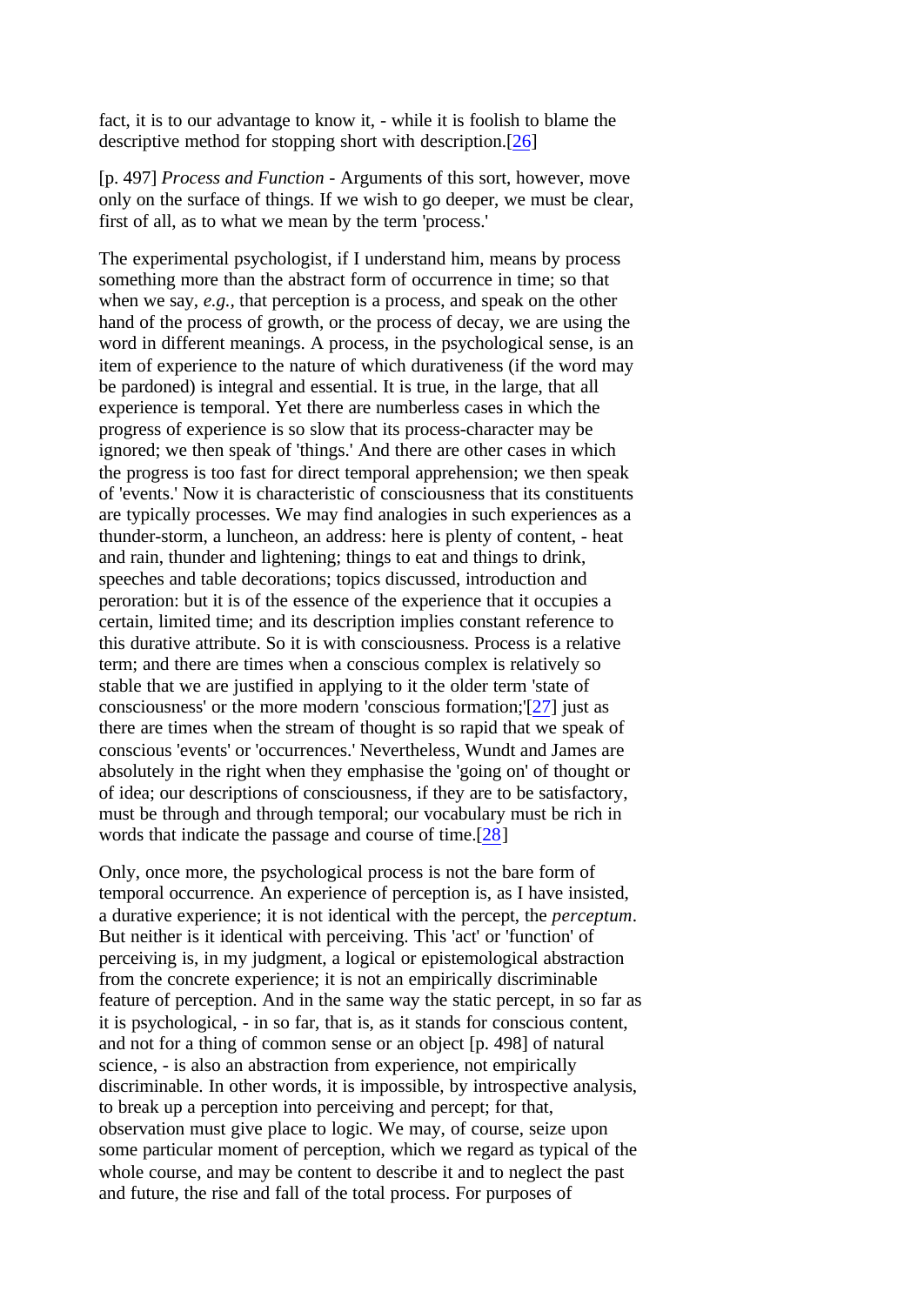elementary instruction, more especially, this substituting of the snapshot for the moving picture may be advisable or necessary. But we must still make it clear that what we are describing is a phase of the perception, not the perception itself, nor yet the percept abstracted from the perception.

In this whole matter of the process, the precept of experimental psychology has been better than its practice. The concept, in Wundt's hands, did yeoman service against the logical statics of associationism. But the analytical work of the laboratories has tended, I think, toward a psychological statics; the temporal aspects of our subject-matter have been unduly neglected. And logic, as if in revenge, has entered psychology by another door, and offers the Stumpfian functions of noticing and classifying, of conceiving and judging, of emotion and appentence, as *Erlebnisse* to be taken account of in any complete description of the 'immediately given.'[29]

*The Data of Observation*. - As against this view of Stumpf's, I agree with Münsterberg that "what are called inner activities are in fact only contents of consciousness;"[30] though for reasons already given I prefer the term 'content-processes' to the bare 'contents.' We cannot observe an experiencing; we are not called upon, in psychology, to observe an experienced; what we observe is experience.

The 'limitations' of introspection now follow of themselves; they are given with its definition; they are of the same sort as the 'limitations' of a microscope or a camera. We can observe only what is observable; and we cannot observe any product of logical abstraction. We cannot, therefore, observe relation, though we can observe content-processes that are given in relation. We cannot either observe change, though we can observe changing content-processes for so long a time as attention, under the observational *Aufgabe*, may be maintained. We cannot observe causation, though we can observe content-processes that are definitely conditioned. And so it is in other cases. Psychological description can deal only with content-processes under their empirically distinguishable attributes.

In practice, however, description and explanation, or description and inference, are likely to be intermixed and interchanged in the most various ways.[31] It is, indeed, by this continual shift of standpoint that science advances: and I am pleading neither for rigidity of method nor for pedantry of exposition, but only for clear thinking as the work of system-making goes on. When Stratton says that "a host of real relations *apply* of mental data, without necessarily having any conscious presence or representatives among these data,"[32] I heartily agree; a [p. 499] competent experimenter will note the relations. When, however, Stratton continues: "and we must make use of these relations in our psychological description even when we cannot find them there as 'elements' in the fact we would describe," I as positively demur; you cannot describe what you cannot observe; your mention of the external conditions introduces a factor of interpretation, which has nothing to do with psychological description. To add interpretation to description is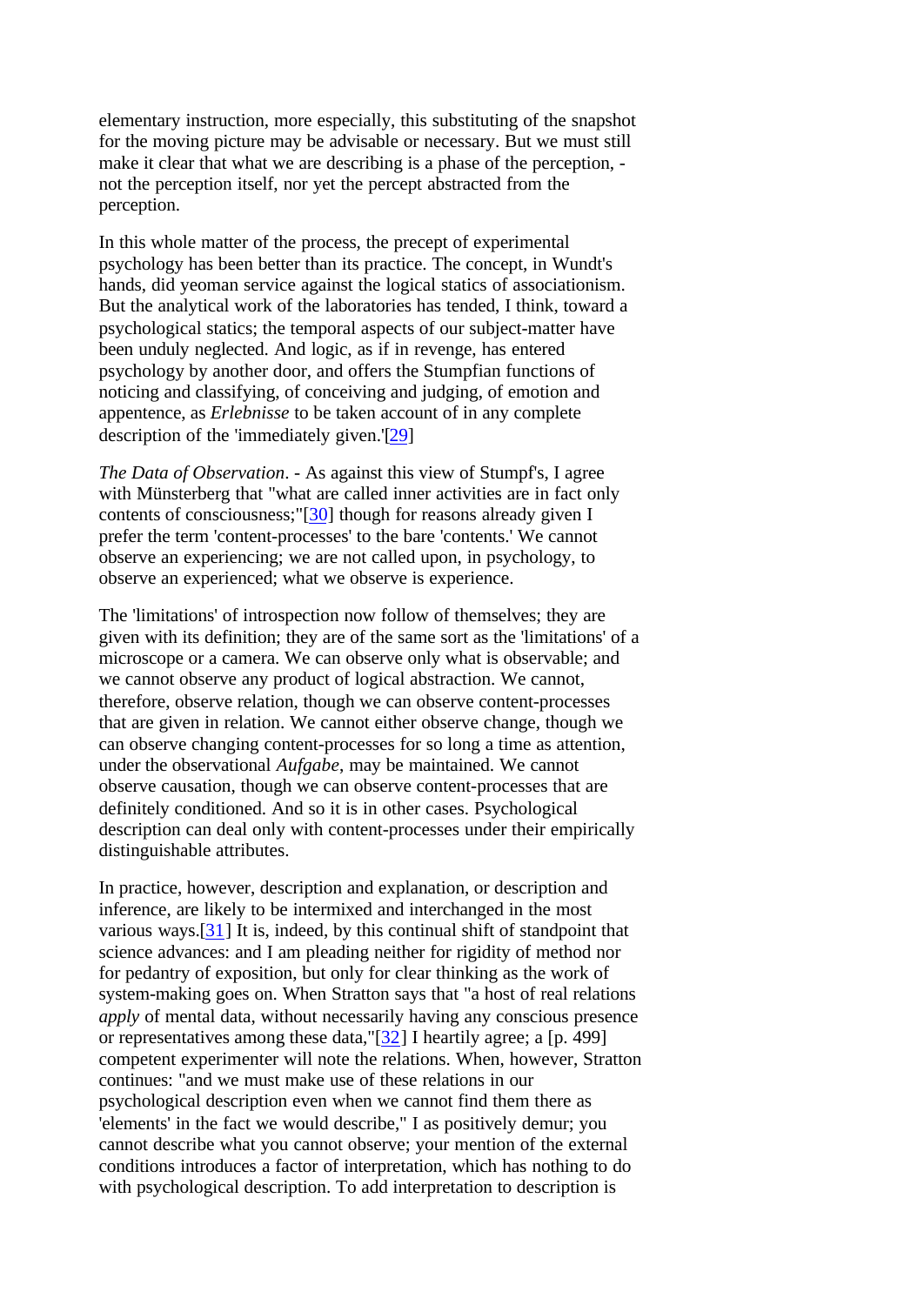both human and scientific; to call the result a 'psychological description' is to confuse issues. I find this confusion repeated in the following quotation from Judd. "Once the possibility of recognising a wholly different type of *explanation* is admitted, the conscious process [of perception] will be treated as a complex *made up* of sensory elements and other processes which are functional in character and deserving of a separate treatment. We shall then see that any particular phase of experience may be *described* either with reference to its sensory facts or with reference to its functional phases of activity."[33] But to ascribe 'functional activity' to experience is to interpret it.

*The Psychology of Logic*. - We are concerned, in this paper, with a right understanding of the introspective methods; and for that reason emphasis has been laid upon the difference between description and explanation. We have now to take account of a fact that renders their confusion, in psychology, as natural as it is dangerous: the fact that there may be a descriptive psychology of logical operations. Münsterberg prefaces his account of psychological methods with the remark that "every investigation set on foot by a special science presupposes the universal logical functions, and no psychological method can yield its full fruit whose user fails in ability to form judgments, concepts, inferences, to develop his thoughts inductively and deductively, to formulate classifications and demonstrations."[34] That is the side of the shield to which we have so far given our attention. But Ward's statement is equally true, - that "the whole choir of heaven and furniture of earth' may belong to psychology;"[35] the domain of psychology is as wide as individual experience. While, then, psychology presuposes logic, it may also consider logic from its own point of view; it may, in particular, furnish an introspective account of the content-processes that correspond to logical operations.

I said that this fact makes it natural for the psychologist to confuse description and explanation, fact and meaning. For, on the one hand, it tempts him to hypostatise the abstractions of logic; to invent contentprocesses of relation, of judgment, etc., and in this way to secure [p. 500] a phenomenological agreement of psychology and logic.[36] And, on the other hand, it may blind him to real psychological problems. There will, for instance, be few psychological descriptions, of any length, in which the term 'greater,' or some more specific equivalent, does not occur. We are so much accustomed, in adult life, to the comparative form of the adjective, that this 'greater' may well pass for a descriptive word. Yet in strictness it is, as psychophysical usage rightly declares, the expression of a judgment of comparison; so that the psychologist who accepts it as part of the currency of description overlooks one of the problems that is set by logic to psychology.[37]

*Recapitulation*. - We asked the question: What are the categories of psychological description? or: What is consciousness as describable object? The foregoing paragraphs touch, in the barest way, upon the points which arise as we seek to answer this question. Descriptive psychology must begin with analysis, because analysis is the first task that a given subject-matter assigns to science. The terms of description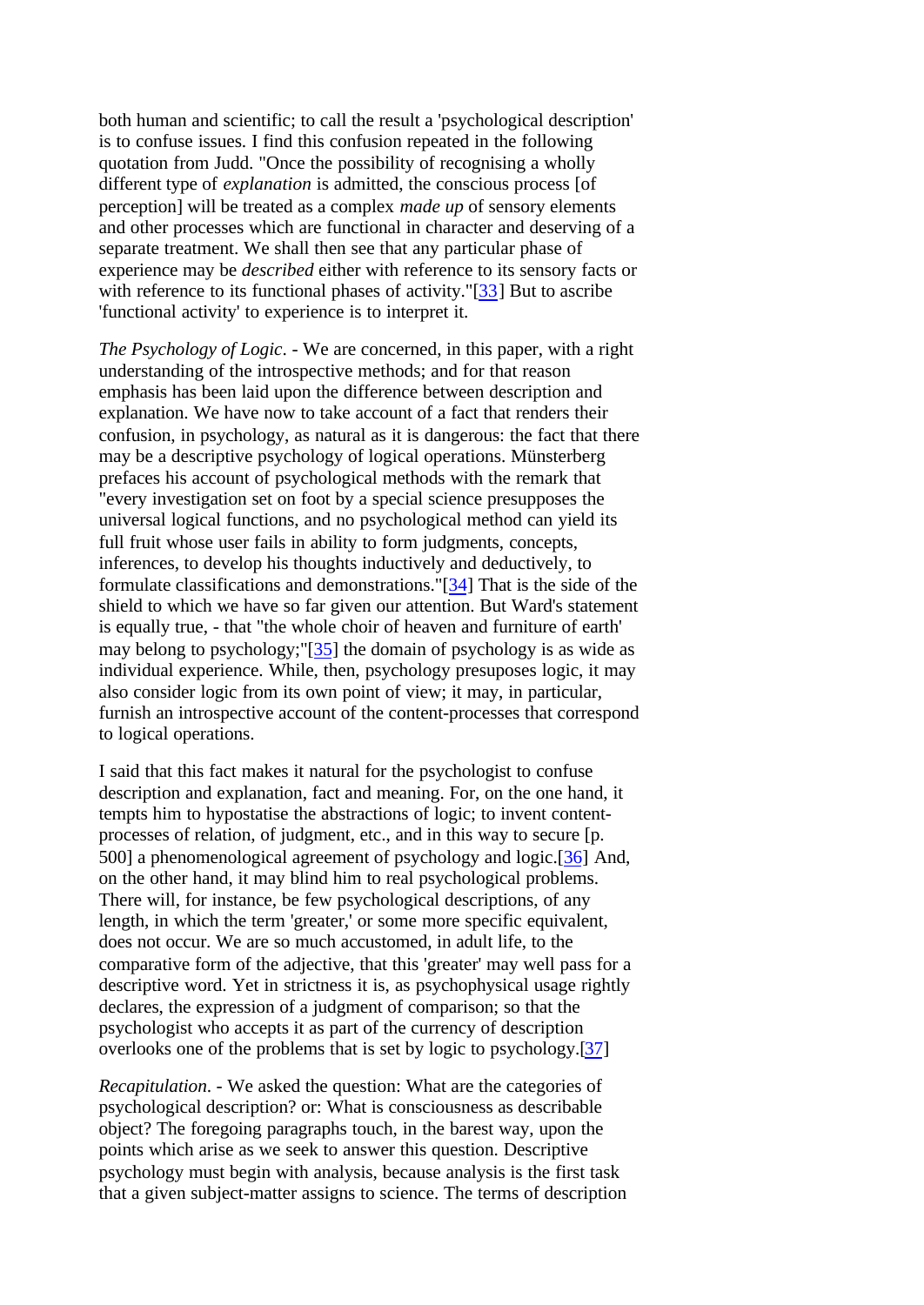must be content-processes, because consciousness proves, as we observe it, to be made up of content-processes. At any stage of description, we may bring logic to bear upon our introspective material; but we must not read logic into that material. Finally, a set of accurate descriptions of typical consciousness is not a system of psychology; yet, if we may judge by history, there is no short cut to system that avoids the minutiæ of description: and while we should make all allowance for differences of temperament, and should recognise every honest effort to further the understanding of mind, we must neither mistake temperamental impatience for reasoned argument nor tire of plodding the low *posteriori* road of observation.

## 4. *The Introspective Method as applied to Thought*

At this point of the enquiry, it seems advisable to put our conclusions to a practical test. Experimental introspection, we have said, is a procedure that can be formulated; the introspecting psychologist can tell what he does and how he does it. If, now, we seek to formulate the method, in a concrete case, we shall be the better able to judge the value of Müller's schema; we can make such additions and qualifications as may prove to be necessary; we pave the way for [p. 501] a detailed consideration of sources of error; we shall perhaps be able to detect and to eliminate spurious forms of experiment. And there are obvious reasons why the processes of thought should furnish the illustration required. I take the investigations in the order of their appearance.

( 1 ) Marbe, in his study of Judgment, makes the method very simple. In order to experiment upon judgment, "one has merely to bring it about that the observer experiences the kind of judgments required, and to ask him to describe his experiences (*Erlebnisse*) immediately after the judgments." Thus, in a special case, the observer "had at once to report (*zu Protokoll geben*) the conscious processes which he had experienced" when the conditions for judgment were completed; moreover, "he was asked not to confine himself, in his description, to the processes that ran their course simultaneously with the perceptions which took on the character of judgment, - since it might possibly be of interest to know what conscious processes introduced the act of judgment."[38] Nothing more is told us. But we may, I think, infer from Marbe's introduction, and from the wording of the reported introspections, that the observers undertook their task in a definitely psychological spirit: a phrasing of experience in familiar psychological terms seems to have been expected by the experimenter and intended by the observers.[39]

( 2 ) Watt, it will be remembered, has six problems, which are formulated in the ordinary logical way: to find a superordinate, subordinate, coördinate concept, and to find a whole, a part, another part of a common whole. He says very little of his method. $[40]$  "After every experiment, the observer reported everything that he had experienced and everything that he cared to say about his experiences. All this was at once written down by the experimenter, and was occasionally supplemented by appropriate questions." "The report depends upon the observer's conscious contents, which he described and expressed in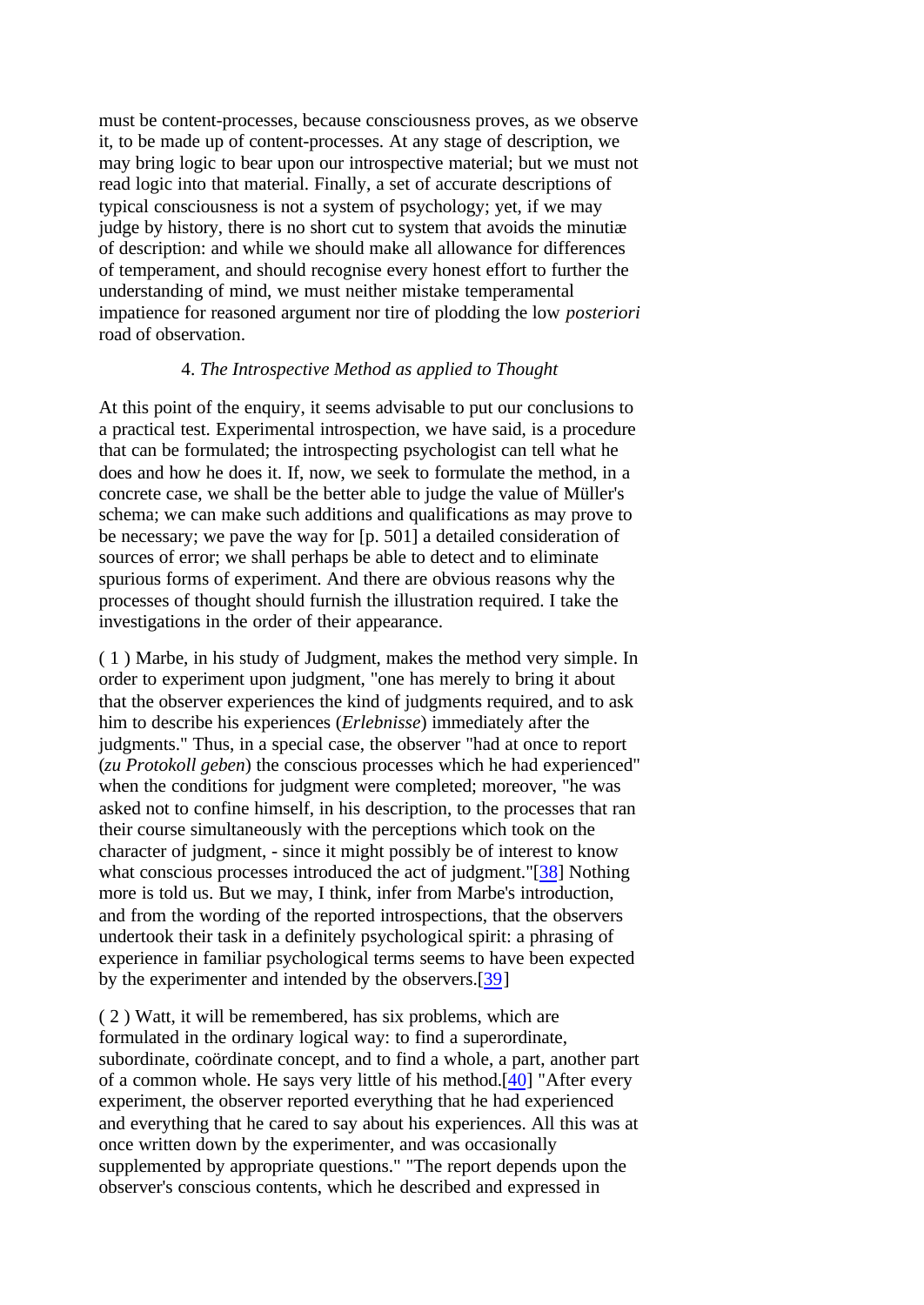words as quickly as might be."[41] Watt's aim was rather explanatory than descriptive; and he therefore appears to have preferred a phe- [p. 502] nomenological to a strictly psychological report.[42] There is, undoubtedly, a change of attitude, as one passes from Marbe to Watt.

( 3 ) The aim of Ach's method of 'systematic experimental introspection' is to secure "a complete description and analysis" of the experimental consciousness. The observer is instructed "to give in the after-period a detailed description of the processes experienced in the fore and main periods;" the intent to observe thus bears upon the contents of the afterperiod, and helps to throw them into clear relief, while it does not interfere with the consciousness of the two preceding periods. The ideas of the after-period are conditioned upon perseverative tendencies; they are not memory-images, but rather memory after-images; they may remain clear for several minutes. "At the beginning of the after-period, the observer frequently has a peculiar consciousness of what he has just experienced. It is as if the whole experience were given at once, but without a specific differentiation of contents. The entire process is, as one observer put it, given as if in a nutshell. The particularities of the process then emerge, clear and distinct, from this matrix. . . . The attention may be turned now to this now to that part of the perseverating contents, so that the simultaneous and successive portions of the experience can be subjected to a thorough-going analytical dissociation and description." Completeness of report is further guaranteed by question and answer; there is "a continual and intimate exchange of thoughts between observer and experimenter;" "the experimenter plays a more prominent part than in any other psychological method."[43] However, as practice increases, and [p. 503] the observer's vocabulary becomes fixed and precise, this feature of the method loses in importance.[44]

Müller criticises the method thus described by Ach on four principal grounds. It is, he says, dangerous, for several reasons, to have free recourse to question and answer. It is out of the question that the introspective report of a fairly complicated consciousness should be even approximately complete. The perseverative tendencies are selective and, at times, misleading; and we have no proof that they are strengthened by the intent to observe. Finally, it is dangerous to suggest to the observer that the contents of the after-period are identical with those of the experimental consciousness; we know of cases to the contrary; and the observer should therefore be instructed to report only such experiences as he remembers, with assurance, to have occurred during the experiment.[45]

[p. 504] ( 4 ) Messer gave his observers a long series of problems, some of which called for thought of 'objects,' and others for thought of 'concepts.'[46] The observers were instructed, "as soon as they had uttered the reaction-word, to report everything that they had experienced from the appearance of the stimulus-word up to the moment of reaction." Questions were employed but sparingly, and with care to avoid suggestion.[47]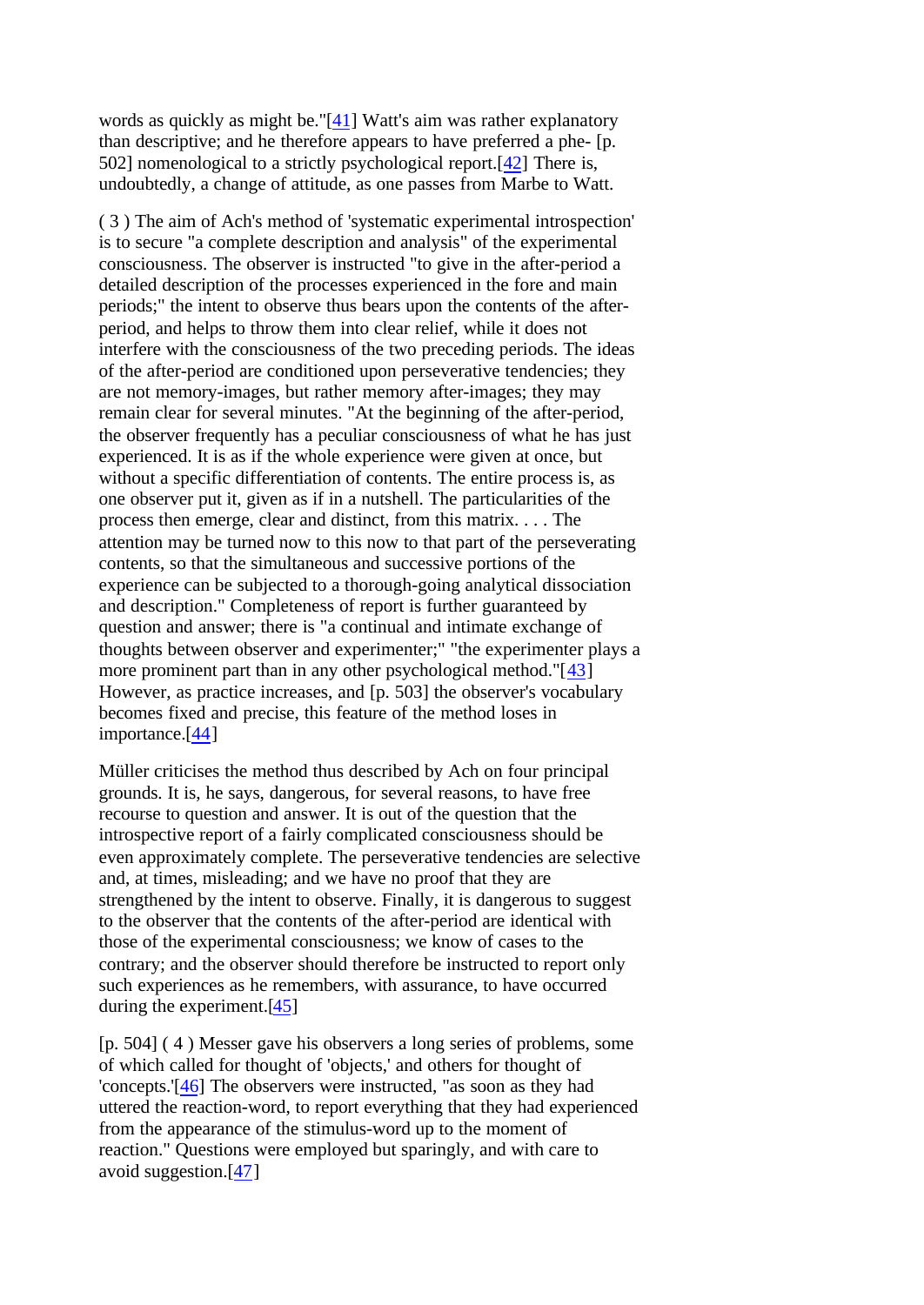Messer is expressly concerned with the nature of the introspective procedures; he wishes to discover "what is actually going on in the observer while he makes his report." "The observers were often required, at the end of their report of an experience, to state what they themselves had experienced while they were giving the report." He finds two main types of description. In some cases, "the experience just had is past, of course, and yet in a certain peculiar sense is still present; it is, so to say, arrested for examination;" here we have Ach's perseveration, or Lipps' direct recollection. In other cases, there is need of 'reflection;' the experience is 'reproduced' for examination; here we have Lipps' indirect recollection. Between these stand intermediate cases, in which recollection is direct, but reproductions "appear as it were of their own accord, as concomitant phenomena."[48]

[p. 505] (5) Bühler, like Watt, says little of his method. He demanded from his observers "a description, as accurate as possible, of what they had experienced during the experiment." No emphasis was laid upon completeness of report; it was rather desirable that the observers "should give a good account of what, in the particular case, they had seen with especial clearness and knew with perfect assurance." Nor was there any restriction of terms; the observers were allowed to choose their own words, and sometimes were expressly warned against the use of technical expressions. The method requires the intimate coöperation of experimenter and observer; but the coöperation is not secured, as with Ach, by much questioning; questions are employed only under stress of necessity; it is secured rather by empathy, by sympathetic understanding.[49]

So much Bühler volunteers. When the charge of *Kundgabe* and *sprachliche Darstellung* has been laid against him, he admits that "many parts" of his reports are not descriptive; but "one must not forget," he adds, "that I was obliged to report a great deal simply in order to show the connection in which the essential portion of the record stood."[50]

( 6 ) The results of the series of studies published from the Cornell Laboratory $[51]$  may be summarised as follows. First, there can be no doubt that direct memory (Ach's perseverating contents, Fechner's memory after-images) plays a part in the reports. In general, however, this part is intermittent: that is to say, a certain passage of the original experience will reappear in the after-period in direct memory, while the passage that precede and follow are reproduced in the ordinary way. We have never had any clear instance of Ach's total reinstatement. And it seems that the passages which thus stand out, in direct memory, are always passages which, in the original experience, [p. 506] had been 'marked' for report.[52] I cannot, however, affirm that there are no exceptions to this rule.[53]

Secondly, there is a tendency, apparently universal, to help out description by formulation of meaning. The tendency is exceedingly strong in the case of relatively unpractised observers. As practice advances, the mode of recall varies. Sometimes (and this is, perhaps, the ordinary procedure) meanings and content-processes alternate; the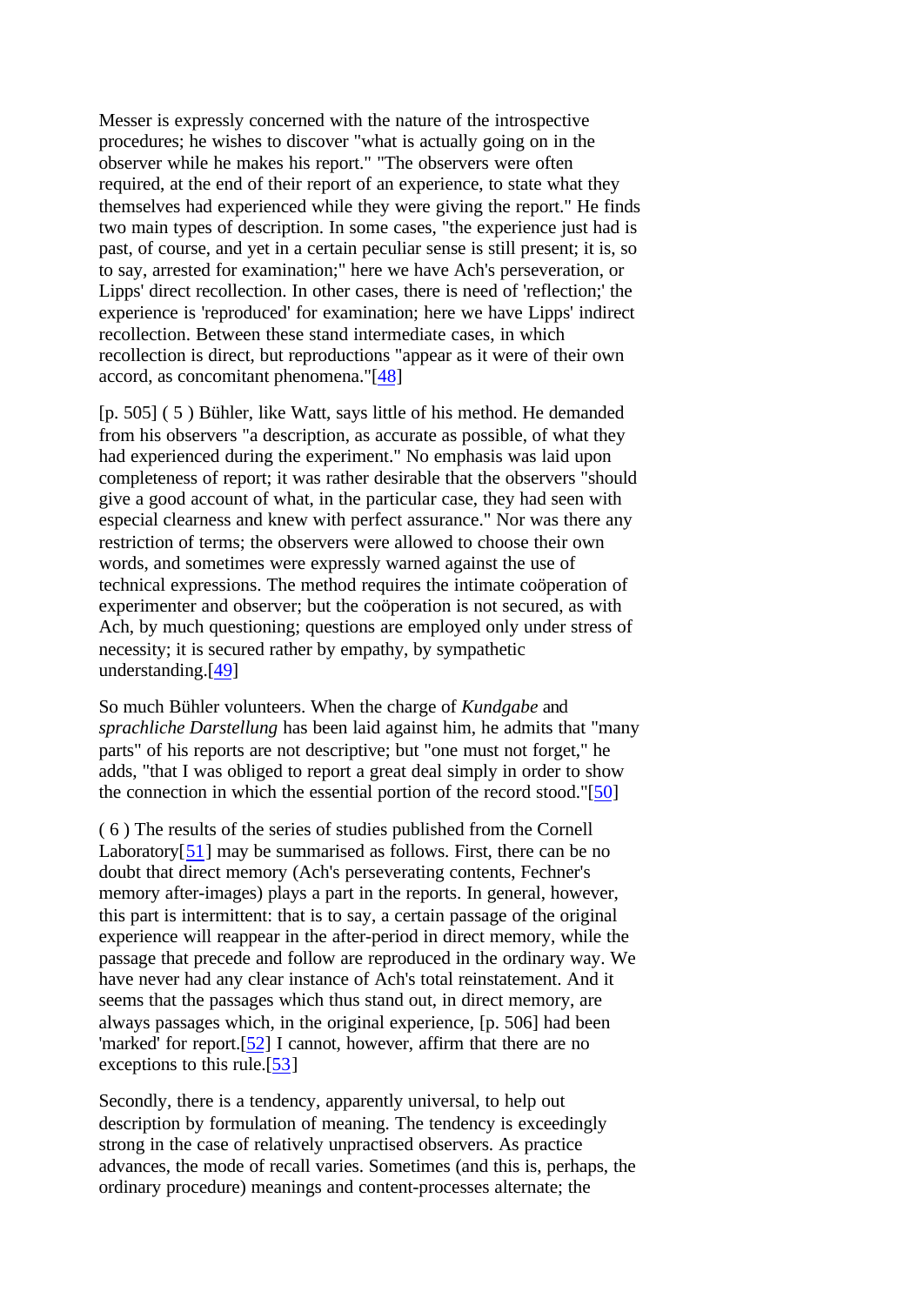'marked' passages of the experience are described, unmarked passages are summed up in a statement of meaning. Sometimes the observer takes his bearings, so to say, in terms of meaning before he begins to describe; the schema of meaning then serves as a support to, and as a check upon, the course of reproduction.[54] Sometimes, again, if reproduction fails at a given point of the report, the observer will hark back to meaning, and will reconstruct in imagination the content-processes of the original experience: this recourse is not common, but it has unquestionably occurred.[55] And sometimes the observer will deliberately turn away from meaning, and will set himself to report in the terms of descriptive psychology.[56]

Our experimenters differ as to the legitimacy of appeal to meaning; and such differences of opinion, where the whole method is still crude and imperfect, are only natural. They differ also, thirdly, as regards the propriety of questions. On the whole, I think, we have come to the conclusion that questioning is dangerous; and that, if a special point needs to be cleared up, it is better to work by way of variation of experimental setting and material. At all events, results obtained by questions should be sharply marked off from those derived from the spontaneous report of the observers.[57]

It is evident that these accounts are meagre; it is evident, too, that they contain an unsifted mixture of fact and theory, of exposition and valuation. But let us remember that we are dealing with a method in its formative stage, and that our own present question is not whether the method is valid, but [p. 507] whether is can be formulated. We shall then find the scarcity of detail and the confusion of standpoints pardonable; and we shall realise that - whatever the prepossessions of the experimenter, and whatever the aberrations of the observer - the procedure followed can be pretty definitely stated. One gets the impression, indeed, that the experimenters, or at least the earlier of them, took the introspective method for granted: they were setting a straightforward task, which the trained observer was competent to perform. The event shows, of course, that the observer is as resourceful in going astray when the thought-processes are under observation as he is in other and better-known fields of experimental work; it shows also that the conduct of the method by the experimenter is by no means a simple matter. This insight, however, has itself depended, in no small measure, upon the communication of the method by those who have employed it; had their accounts been unintelligible or seriously inadequate, criticism must have remained general, and the detection of particular sources or error would have been impossible. The method of systematic experimental introspection, to return to Ach's phrase, has never been set down with the fullness to which we are accustomed in the case of sensation, of after-image, of perception, of memory, etc. And, in so far as this fullness of statement implies the establishment of norms, of definite rules and regulations for experimenter and observer, we must freely grant that in the sphere of thought, it is as yet unattainable. Yet there can, surely, be no doubt that the practice of the Würzburg school is, in principle, communicable and that the formularies of introspection will some day be as exact for the more complex as they now are for the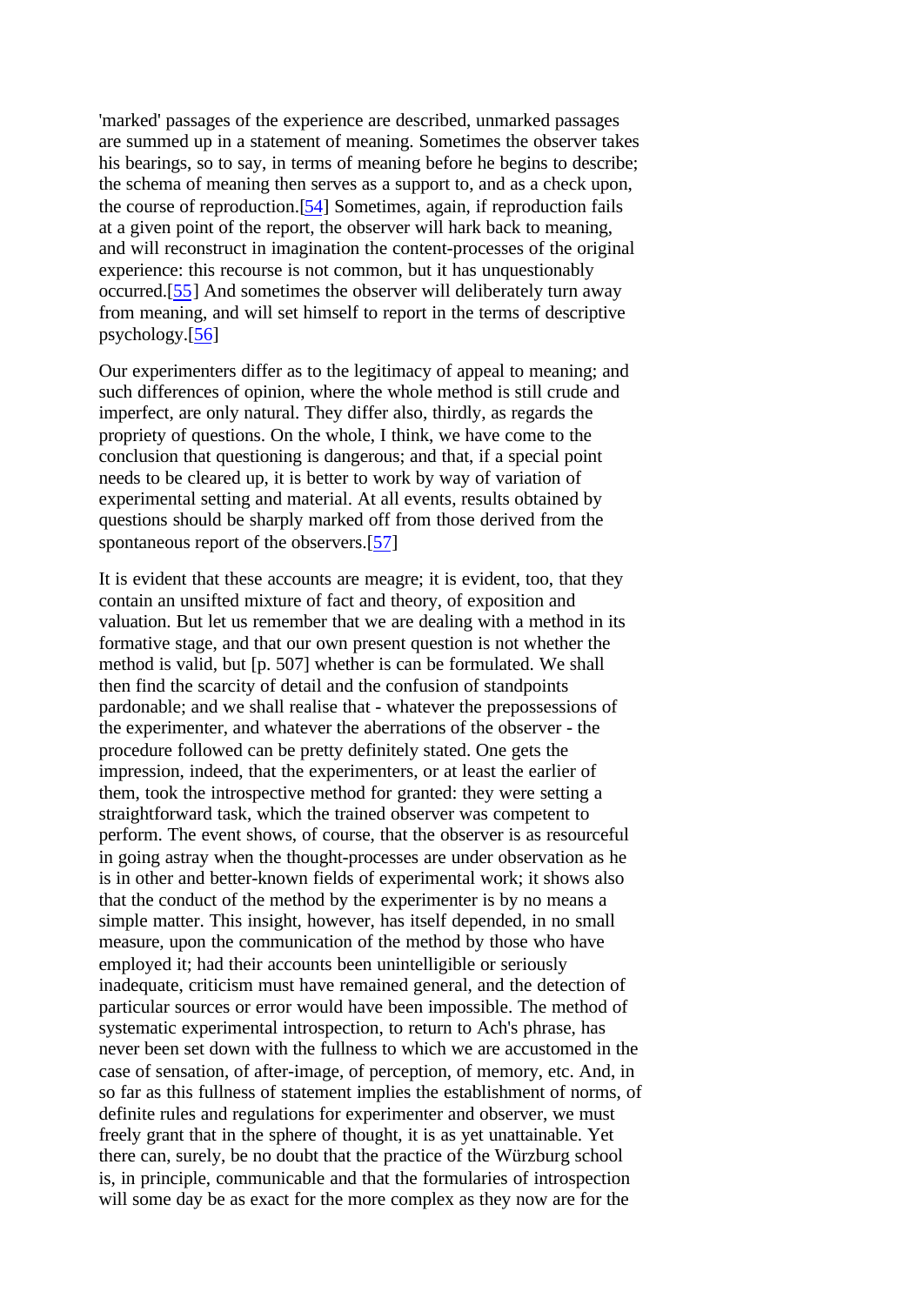simpler content-processes.

Meanwhile, a host of questions is upon us. Are the experimental thought-consciousnesses 'free' consciousnesses in Müller's sense, or are they in any sense dependent upon the intent to observe? What is the effect of this intent to observe, in all the various forms that it may take and in all the various settings in which it may appear? May the nonobservational methods, such as those of imaginative reconstruction and of communication, - may these non-observational methods be employed, under any circumstances, or must they be strictly forbidden? What are the marks that distinguish direct from indirect memory? What are the lowest terms of a psychological apperception? May it, like the *Aufgabe*, lapse with time into the unconscious? When, if at all, may the experimenter have recourse to questioning? [p. 508] Questions, these, of very different range; and questions that, in the present state of our knowledge, admit of answer in very varying degree. Many of them have been discussed by Müller, in the work to which we have frequently referred: and the reader may be heartily recommended to that discussion. Some of them I hope to take up in a later paper.

*Summary*. - There are specific differences of introspective procedure, but all the forms show a generic likeness; introspection always presupposes the point of view of descriptive psychology, and the introspective methods thus do us the same service in psychologising that 'observation and experiment' do in natural science. The generic likeness of procedures allows us to write a general formula for the conduct of introspection; and a strict adherence to the descriptive standpoint allows us to determine the objects of introspection as content-processes. A tentative application of G. E. Müller's formula to the recent experimental work on Thought and Volition confirms the results of the foregoing theoretical discussion, while at the same time it raises a number of further methodological questions.

# **Footnotes**

[1] Prolegomena to a Study of Introspection, this JOURNAL, xxiii, 1912, 427 ff.

[2] W. S. Jevons, *The Principles of Science*, 1900, 526 ff.

[3] I quote a few passages. In general, "introspection of itself cannot furnish a theory of our psychical processes:" O. Külpe, *Grundriss der Psychologie*, 1893, 10. As regards causation, "association, the connection of ideas, is not a phenomenon of consciousness. . . . We thus formulate an hypothesis; we do not note a fact of consciousness that is evident of itself:" E. Claparède, *L'association des id*é*es*, 1903, 6 f. As regards dependence, "the sensation as such . . . neither refers us to the organs in which it has arisen under the operation of external or internal stimuli, nor indicates the character of these stimuli themselves:" W. Wundt, *Phys. Psychol*., i, 1893, 412; cf. *Philos. Studien*, ii, 1885, 302 ff. As regards development, "psychology, in order to make valid its claim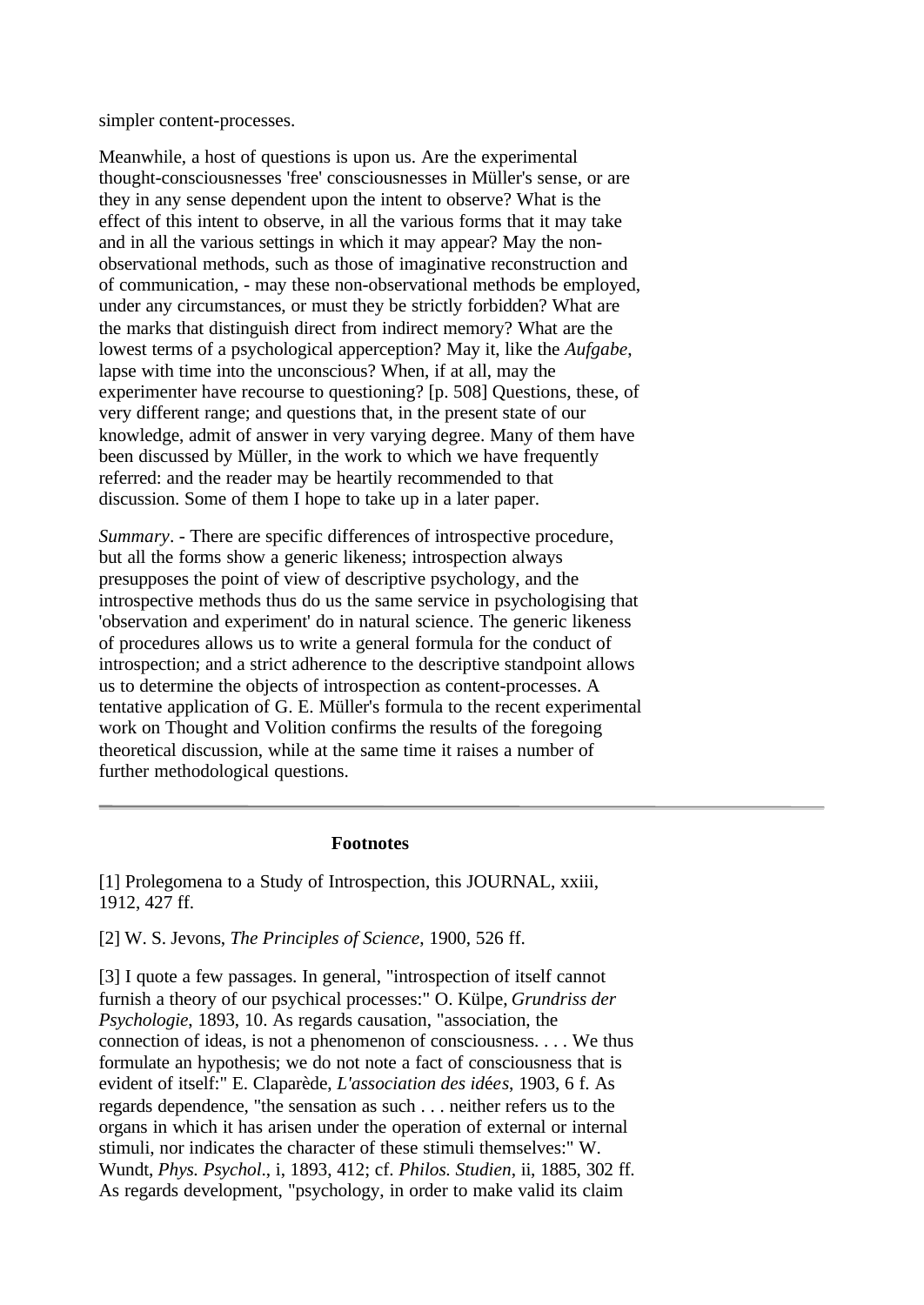to be a science, must not merely display" the facts ascertained by introspection; it must also, among other things, "trace the stages of their development from what is simpler to what is more complex:" G. T. Ladd, *Elements of Physiol. Psych*., 1887, 10; cf. J. M. Baldwin, *Mental Development in the Child and the Race*: *Methods and Processes*, 1895, 3 (where the 'genetic conception' is placed under the heading 'explanation' as opposed to 'description'). Indeed, the statement of the text would be simply a commonplace were it not that this natural limitation of the observational method is sometimes made a reproach to introspection. Cf., *e.g*., R. Dodge, The Theory and Limitations of Introspection, this JOURNAL, xxiii, 226: "Introspection has never been able to fill out the causal relations of any fact of consciousness," etc. But neither does external observation reveal physical causation; that is always an inference, - based on observation, and confirmed by observation, but none the less an inference. Or cf. N. Kostyleff, Les travaux de l'école de Würzbourg: contribution a l'étude objective de la pensée, *Rev. philos*., lxx, 1910, 554, 570, 576, 580.

[4] With the above paragraphs cf. G. E. Müller, *Zur Analyse der Gedächtnistätigkeit und des Vorstellungsverlaufes*, i, 1911, 63 *sub fin*., 81 ff. Readers of my earlier paper will not need to be reminded that I mean here, by 'psychological experiment,' such an experiment as only a man with specifically psychological training is capable of performing. Many other sorts of experiments are made, by psychologists, in the interest of the psychological system; and these may properly be termed, in another context, 'psychological experiments;' but they are not now under discussion.

[5] W. B. Pillsbury, A Suggestion toward a Reinterpretation of Introspection, *Jour. Phil. Psych. Sci. Meth*, i, 1904, 228. The title of this paper shows that the author regards his position as novel. He thinks, however, that it is implied in the work of Wundt and Külpe; and, indeed, if we accept formal statement in the one case and actual procedure in the other, we may find evidence to that effect: see, *e. g*., W. Wundt, *Logik*, ii, 2, 1895, 170 ff.; O. Külpe, *Grundriss der Psych*., 1893, 8 ff. The same thing may be said of H. Münsterberg, *Ueber Aufgaben und Methoden der Psych*., 1891, 145, 153 ff. It is notoriously difficult, in cases like this, to refer an idea specifically to men and dates. James, *e. g*., declares that psychology is a natural science, and yet offers an account of introspection that differentiates it from external observation (W. James, *Princ. of Psych*., i, 1890, 183 ff.). Robertson writes that "psychology, by itself, is in the first instance positive phenomenal science - positive as to its method, phenomenal as to its subject-matter. Its method does not differ from that of other positive sciences, like biology or chemistry, except as the method of any science is modified by the peculiarity of its subject." There is, however, an 'in the second instance' which marks off psychology, method and problem alike, from the natural sciences (G. C. Robertson, Psychology and Philosophy, *Mind*, O. S. viii, 1883, 9; *Elements of Psychology*, 1896, Editor's introduction, xi). J. S. Mill declares that there is a science of mind, whose methods are observation and experiment (*A System of Logic*, bk, vi, ch. 4, & sect; 2 [1884, 556]); but I need not say that we should go far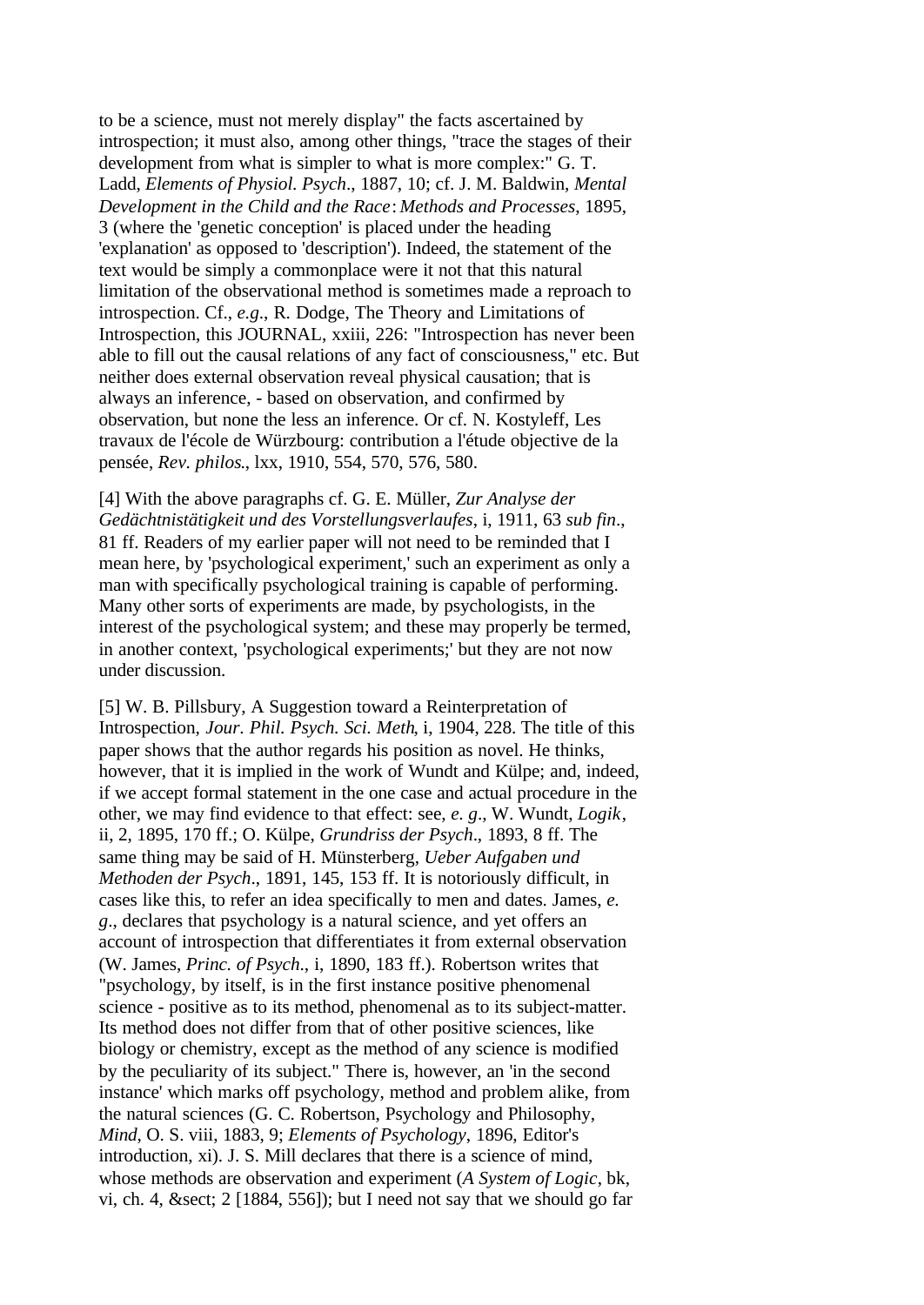astray if we took this statement *au pied de la lettre*.

[6] *Feeling and Attention*, 1908, 175 ff., 354 ff. Cf. *Text-book*, 1909, 19 ff.; R. M. Yerkes, *Introduction to Psychology*, 1911, 39 ff.

[7] *Op. cit*., 64 ff., 81 ff.

[8] H. Steinthal, *Einleitung in die Psychologie und Sprachwissenschaft*, 1881, 167 f.; translated by W. James, *Principles of Psychology*, ii, 1890, 108.

[9] The phenomenology that I have in mind is, of course, that of Husserl, and not that of Brentano and Stumpf. An adequate discussion would require another article; I can here only express my opinion that no form of phenomenology - phenomenology of mind, *Gegenstandstheorie*, science of selves - can be truly scientific, for the reason that the implied attitude to experience is multiply motived and fluctuating, while the *minimum* requirement of science is a fixed and constant point of view.

With the general subject of the above paragraphs, cf. A. Messer, Husserls Phänomenologie in ihrem Verhältnis zur Psychologie, *Arch. f. d. ges. Psych*., xxii, 1911, 117 ff.; W. Wundt, Psychologismus und Logizismus, *Kleine Schriften*, i, 1910, 511 ff.; and, more especially, G. Reichwein, *Die neueren Untersuchungen über Psychologie des Denkens nach Aufgabestellung, Methode und Resultaten übersichtlich dargestellt und kritisch beurteilt*, 1910, 116, 125 f., 136. This work, a doctorate thesis of the University of Halle, written under Meumann's direction, seems to have failed of its due recognition, both in Germany and in America. It undertakes a detailed comparison of Wundt's psychology of thought with the doctrines of the Würzburg school; and the author maintains, I think correctly, that Wundt's position, whether right or wrong upon special points, is more consistently psychological and implies a wider psychological perspective than that of his opponents. The comparison is all the more timely since the Würzburg authors have, in general, made little more than incidental reference to Wundt, and since Wundt's views have been grossly misrepresented by certain critics (J. B. Sauze, L'école de Wurtzbourg et la méthode d'introspection expérimentale, *Rev. de philos*., xviii, 1911, 225 ff.; F. A. Gemelli, L'introspezione sperimentale nello studio del pensiero e della volontà, *Riv di psicol. appi*., vii, 1911, 289 ff.).

[10] *Text-book*, 1910, 19 f.

[11] G. E. Müller, *op. cit*., 68 ff., 81 ff. Esp. 69 (cases in which a psychical process or part-process is *beurteilt oder kommentiert* from the psychological standpoint are cases of conscious psychological apperception); 70 f. (various levels of psychological apperception); 86 f. (in all cases of introspection, a conscious state or a complex of states is judged [*ein Urteil gefällt wird*] from the psychological standpoint); 87 notes (negligible cases); 88 (*die Beurteilung, welcher die Beschreibung einen vorschriftsmässigen sprachlichen Ausdruck gibt*).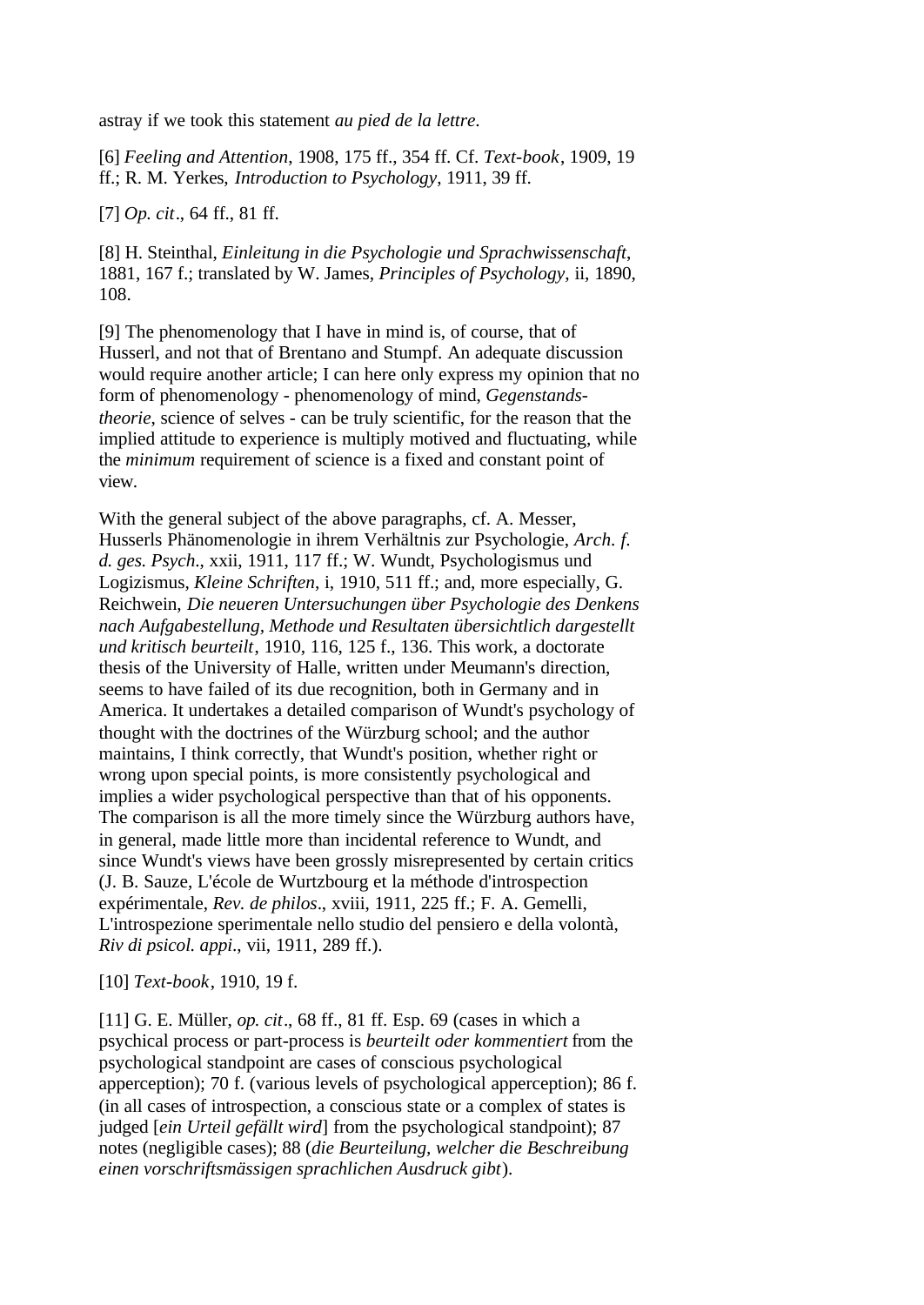So far as I can judge, my own terms 'attention' and 'record' cover the procedure that Müller characterises as psychological apperception and description, with the difference that Müller is speaking in the concrete, while my treatment is abstractively analytical. If we have recourse to formulas, Müller's method is (*psychological apperception*) - *description*, and mine is *psychological* (*attention*, *record*). Müller, in other words, emphasises the empirical unitariness of the particular introspection, and thus includes under apperception things that I should refer to psychological *Aufgabe* and to record. Müller's statement is, however, so brief that I cannot be perfectly sure of this interpretation.

I am inclined to think that, wherever in this discussion Müller uses the term memory (*Erinnerung an*), he has in mind a reproduction in kind, a representative memory. This is certainly intended when the memory of the conscious state or process itself is spoken of; cf. the phrases *in der Erinnerung wieder vergegenwärtigen* and *Erinnerungsbild* on p. 65 (description of an external object). I think that it is also intended when an apperception is said to be remembered: cf. the *vergegenwärtigt* of p. 68, and the instances given, pp. 65 f. In the latter case, however, I imagine that a symbolic memory would serve the purpose.

Münsterberg (*op. cit*., 170) rules out 'pseudo-memory by verbal description' altogether. His point of view in this passage is, however, different from that of Müller, and I see no reason why he should not accept Müller's remembrance of an apperception' as a factor in psychological method. On the other hand, Münsterberg believes that introspection is impossible without a previous knowledge of anatomy and physiology (*op*. *cit*., 160, 164). Here I cannot follow him.

[12] *Op*. *cit*., 73, 79, 95, 98 f., 120. The passage 98 f. describes a case in which generalisation is, within certain limits, permissible.

[13] See, *e. g.,* J. M. Baldwin, *Handbook of Psychology: Sense and Intellect*, 1890, 30; H. Münsterberg, *op. cit.,* 234; O. Külpe, *op. cit*., 12; W. Wundt, *Logik*, ii, 2, 1895, 175; J. McK. Cattell, *Psych. Rev*., iii, 1896, 141. The distinction drawn by Müller is, again, not the same as Münsterberg's classification by natural and artificial (*i. e*., experimental) conditions: *op. cit*., 149 f., etc.)

[14] It is therefore unfortunate that Müller uses the terms 'natural' and 'constrained.' The antithesis of natural is unnatural or artificial; and, as Müller expressly says (*op. cit*., 73 *note*), the constrained processes are by no means unnatural.

[15] The distinction runs through the 'literature' of imagery, from G. Cardano in the sixteenth century to G. H. Betts in the twentieth. On the control of a spontaneous image cf. Müller, *op*. *cit*., 78 f.

[16] I have shown elsewhere how my own formula deals with this case. See Attention as Sensory Clearness, *Jour. Philos*. *Psych. Sci. Meth*., vii, 1910, 180 ff.

[17] I have discussed certain aspects of the distinction in *Thought-*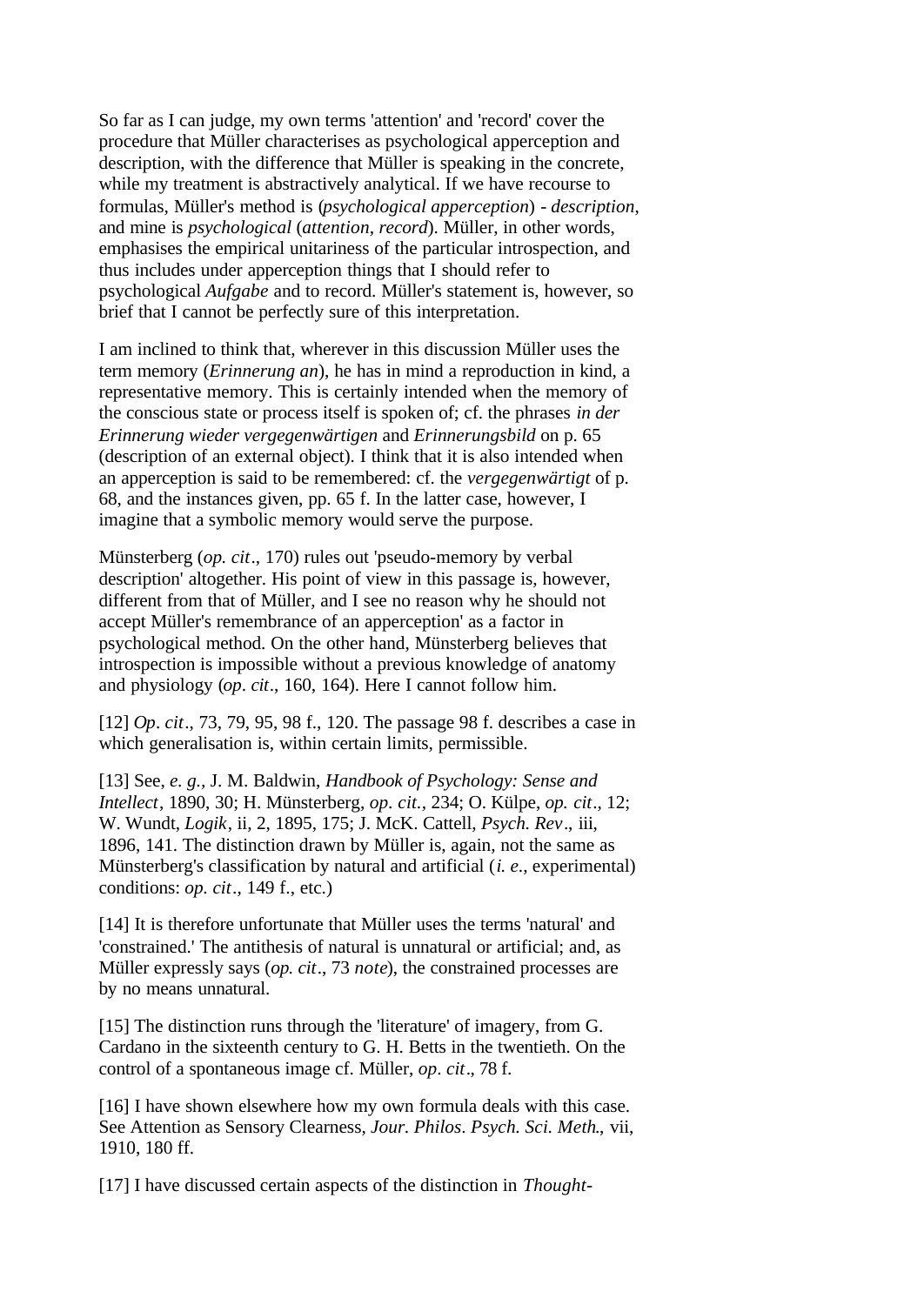*processes*, 1909, 41 ff. The act-psychology seems to me to reach its *reducio ad absurdum* in S. Alexander's Foundations and Sketch-plan of a Conational Psychology (*Brit. Jour. Psych*., iv, 1911, 239 ff.), which swings us from the *vis reprœsentativa* of faculty days to the opposite pole of conation.

[18] Müller himself writes (*op*. *cit*., 63) that his "general account of the nature and forms of introspection, and the principal formulae and rules given in the course of the discussion, are to be regarded as generally valid."

[19] H. Ebbinghaus, *Grundzüge der Psychologie*, i, 1897, 164 ff.; H. Ebbinghaus and E. Dürr, *ibid*., 1911, 177 ff.

[20] G. C. Robertson, *Elements of Psychol*., 1896, 16; cf. the author's own continuation (17): "science is insight by way of analysis."

[21] J. Ward, *Encycl*. *Brit*., xxii, 1911, 548.

[22] W. James, *op. cit*., i, 1890, 224 f., 505. The discussion of the Stream of Thought is, in many passages, highly analytical.

[23] G. M. Stratton, Toward the Correction of Some Rival Methods in Psychology, *Psych. Rev*., xvi, 1909, 75, 80, 84.

[24] Cf. Description *vs*. Statement of Meaning, this JOURNAL, xxiii, 1912, 166.

[25] R. M. Ogden, Imageless Thought: Résumé and Critique, *Psychol*. *Bulletin*, viii, 1911, 194. A closer study of the data will, I believe, show that Ogden's imagination has misled him. In any case, the descriptive psychology of these 'higher' processes is still only in the pioneer stage.

[26] I suspect that the neglect of Müller's distinction of free and controlled consciousness is responsible for much of the current dislike of psychological analysis. The 'elements' of our text-books are clear-cut affairs, processes isolated from context and set in the high light of attention. It is true that we speak also of laws of connection, and discuss the phenomena of contrast, of fusion, of inhibition, and the like. Yet when we say that a given consciousness is made up, *e. g*., of kinaesthetic sensations, the reader is apt to think of the kinaesthetic sensations described under that heading in the books, of kinaesthesis focalised and abstracted. But if he tries in this way to synthetise a free consciousness by the juxtaposition of controlled elementary processes, it is no wonder that he comes out with an artificial mosaic which bears small resemblance to the continuum that he is seeking to reproduce. And then arise misunderstandings like that of H. J. Watt, who believes that the 'notion of process' has, in my *Thought-processes,* exercised a 'solvent action upon the precisely definable elements of *The Psychology of Feeling and Attention*' (*Mind*, N. S. xx, 1911, 109, 112).

[27] H. Ebbinghaus, *op. cit*., i, 1897, 163 f. The passage has disappeared from the edition of 1911. I cannot but regret the systematic changes which Dürr has thought it necessary to introduce into the first volume of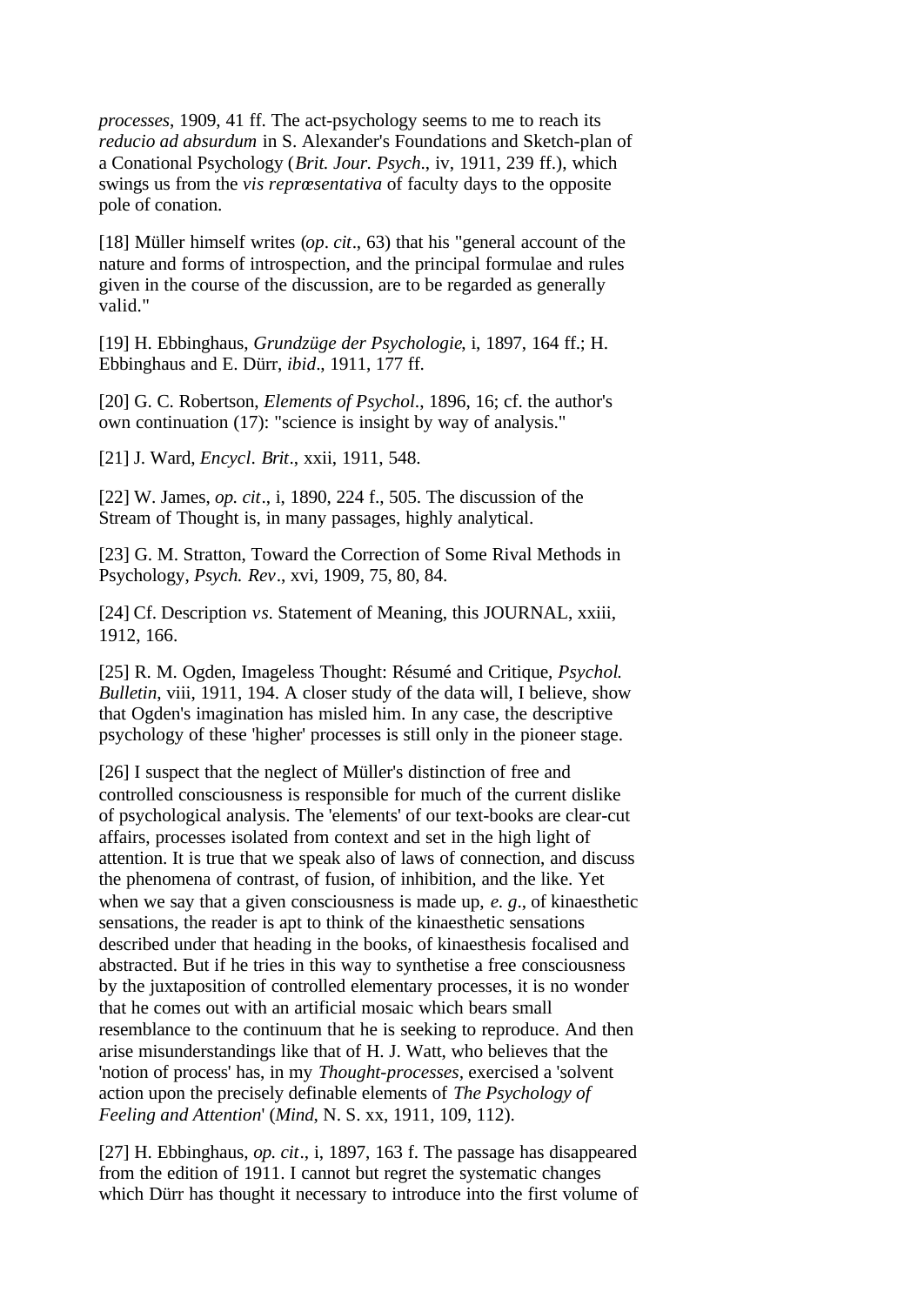the *Grundzüge*. Ebbinghaus had thought things through for himself, and would not, I am sure, have approved of some of these changes. Cf., however, the Editor's preface, xi ff.

[28] I am aware of the summary character of these remarks; and I realise that there is need of a thorough-going historical and critical discussion of our current psychological terms.

[29] C. Stumpf, *Erscheinungen und psychische Funktionen*, 1907, 6 f. A succinct account of the 'objects of introspection,' regarded not as content-processes but as contents and processes, is given by A. Messer, *Empfindung und Denken*, 1908, 74-78.

[30] *Op*. *cit*., 170; cf. *Grundzüge d. Psychol*., i, 1900, 230.

[31] Cf. p. 486 above.

[32] *Op*. *cit*., 82. Cf. my *Text-book*, 1910, refs. to *Predisposition*.

[33] C. H. Judd, What is Perception? *Jour. Philos*. *Psych*. *Sci*. *Meth*., vi, 1909, 41. The italics are mine. - To prevent a possible misunderstanding, I will here state explicitly that I hold no brief for sensation, and do not aim to reduce the content-processes of descriptive psychology to the type of sensation. If the advocates, *e*. *g*., of the thought-element can demonstrate a new content-process. I am ready to accept it. More than this: I sincerely welcome any phenomenological term or phrase (such as 'conscious attitude') that challenges to psychological analysis. I note a challenge of this sort in the 'purely dynamic process' found by M. Wertheimer in his recent study of seen movement (*Zeits. f. Psych*., lxi, 1912, 245).

[34] *Aufgabe und Methoden*, 145. Wundt says the same thing in his essay Ueber psychologische Methoden, *Philos*, *Studien*, i, 1883, 3; cf. Die Aufgaben der experimentellen Psychologie, *Essays*, 1906, 206 f.

[35] *Op. cit*., 548.

[36] Stratton (*op. cit.*, 81) rightly complains that "relational elements, feelings of relation and the like are often in effect conceived as but one more material or ingredient added to the rest." When he adds, however, that "the account then pursues the evil course of describing a mental fact by attention to its stuff and materials only," he seems to me to miss the point of his own objection. - The same protest against hypostatisation of inferences forms a *Leitmotif* of Judd's essay on Perception, to which I have referred above.

[37] The problem overlooked is in fact twofold, descriptive and genetic. For the psychologist must not only describe the content-processes which, in the particular case, are the vehicle of the judgment; he must also trace the course of development from 'absolute impression' to true 'comparison.'

[38] K. Marbe, *Experimentell-psychologische Untersuchungen über das Urteil*: *eine Einleitung in die Logik*, 1901, 93, 16, etc.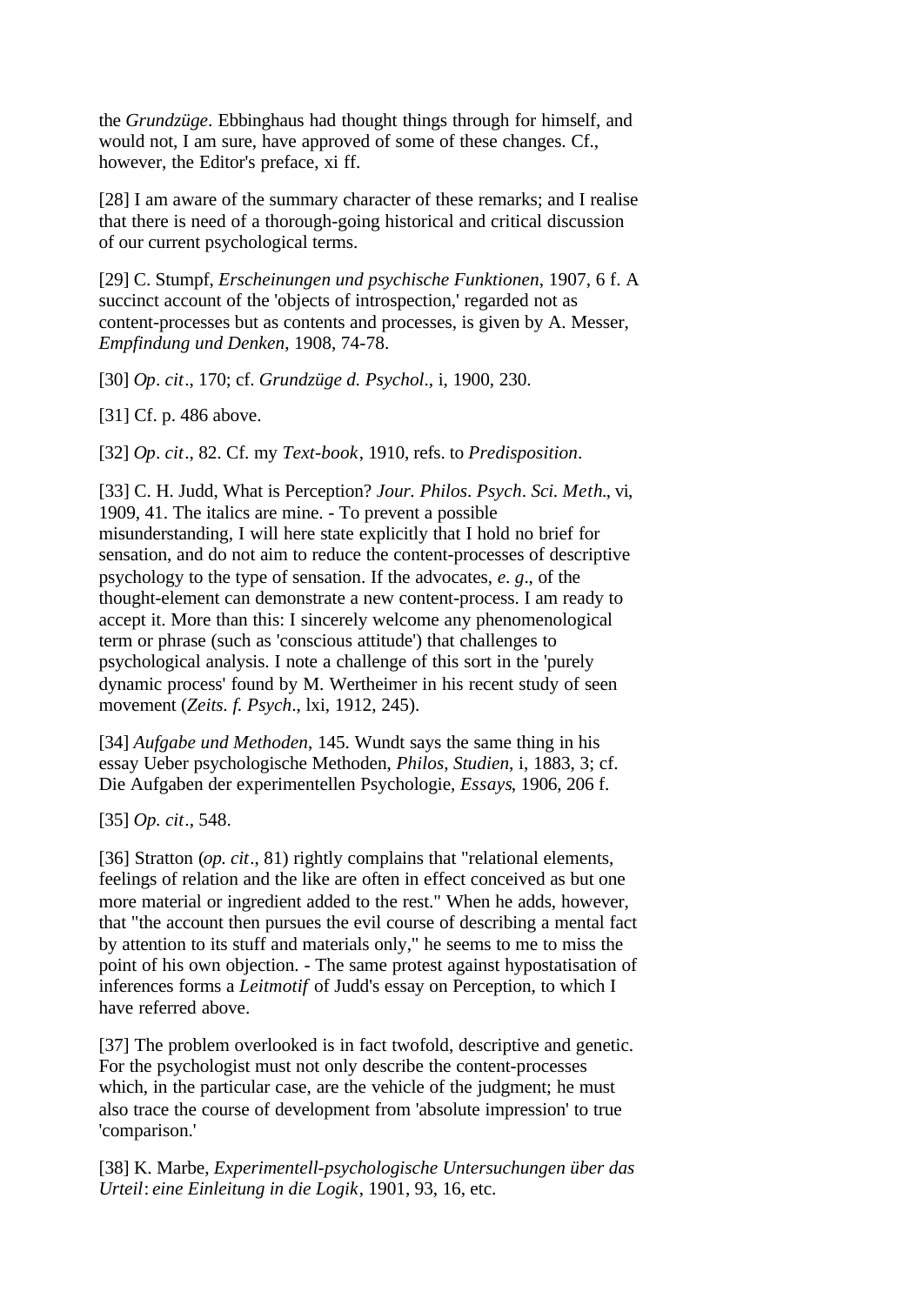[39] Cf. Marbe's later statement: "I have supposed that what is done in these experiments is, in general, to bring out in the observer, by fitting prearrangements, experiences of some particular kind, and then at once to evoke judgments regarding these experiences" (review of E. Dürr, Erkenntnistheorie, *Zeits*. *f*. *Psych*., 1x, 1911, 121 f.). A complete account of introspective procedure demands, in Marbe's opinion, "a thoroughgoing, many-sided, perhaps somewhat tedious experimental enquiry" (*ibid*.).

[40] H. J. Watt, Experimentelle Beiträge zu einer Theorie des Denkens, *Arch. f. d. ges. Psych*., viii, 1905, 289 ff. Inferences may be drawn from the sections 316 ff., 332 f., etc.; but I am here concerned only to discover how the author himself conceives his method, - not to interpret the observers' reports. Interpretation, if it is to carry conviction, must be based on a special experimental study, like that of which Marbe speaks.

[41] *Ibid*., 289, 423. Cf. 426: the report, in psychological experiments, is not exhaustive.

[42] Cf. 345, *note* 2, where an observer is taken to task for reporting in terms of a systematic psychology; and the section on the insufficiency of consciousness, 423 ff. - I select some typical remarks. ( 1 ) It is dangerous to argue from absence in report to absence of conscious contents. For there may be nothing present in consciousness, at the moment of introspection, to reproduce the particular experience; or what is present may simply the unable to reproduce it; or the *Aufgabe* of description, though operative, may not be sufficiently active; or the observer may not have reported all that he might have reported: 427. ( 2 ) Relations and delimitations are not given, as such, for description; their report demands special *Aufgaben* of explanation and comparison: 428 f. ( 3 ) Current 'descriptions' of certain higher processes are largely colored by theory, or have been made up in accordance with probabilities: 435.

[43] N. Ach, *Ueber die Willenstätigkeit und das Denken*, 1905, 8 ff. The following points may also be noted. ( 1 ) Perseveration is favored by attention, practice, and intent to observe: 10 f. ( 2 ) Both observer and experimenter must strive for completeness of description; the experimenter must strive for completeness of description; the experimenter must therefore keep close watch upon the forms of expression used by the observer: 13 f., 16. ( 3 ) Disadvantages of psychological observation are: the need of a constant control of the terms of report, if description is to be adequate; the necessary assumption that a perseverating experience is identical with its original; the difficulty of reestablishing exact conditions; the very great difficulty of complete description: 15 f., 16 f., 20. ( 4 ) Great care must be taken that questions put by the experimenter are not suggestive: 17 f. ( 5 ) Temporal order must sometimes be sacrificed, in order that transient processes may be grasped and analysed: 19.

( 6 ) Practice favors description; so that part-processes which received but little attention in the original experience may stand out in the perseveration: 19 f. ( 7 ) Defects of the method of systematic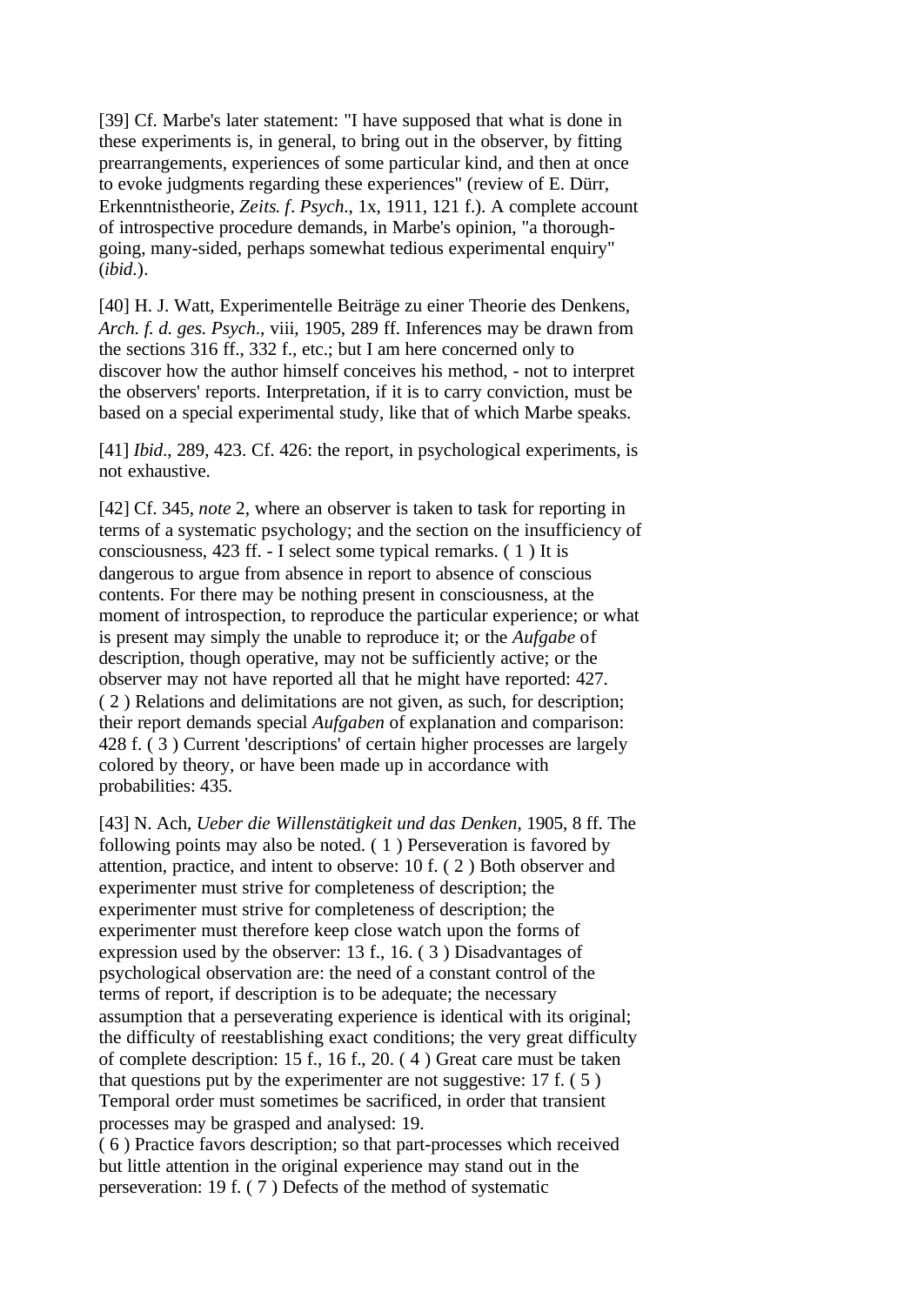experimental introspection, in its present form, are: unequal duration of experiments, and of interval between experiments; occasional disturbances of an experiment by the after-effect of a foregone analysis: 22 f. ( 8 ) A control of introspection by variation of external conditions is essential: 16, 20 f., 25.

[44] *Ueber den Willensakt und das Temperament*, 1910, 7 ff. Questioning is necessary so long as observers are unpractised and terminology is unsettled; under the most favorable conditions, it "retires wholly into the background:" 8 f. Ach's 'awareness' (*Bewusstheit* = *Gegenwärtigsein eines unanschaulich gegebenen Wissens*) was discovered by questioning: "erst durch das Eingreifen des Fragen stellenden Versuchsleiters wurden diese Erlebnisse aufgedeckt und dann bei jeder Versuchperson nachgewiesen." For the rest, questions cannot be harmfully suggestive if the method of systematic experimental introspection is given an experimental setting "which permits a quantitatively variable graduation of the causal conditions and a geneticsynthetic construction of the phenomena:" 9, 15, 17. - Ach again insists on completeness of analytical description, and urges that fractionation (Watt, *op*. *cit*., 316 ff.) must be applied with great caution: II.

[45] G. E. Müller, *op*. *cit*., 137 ff. A Michotte recognises that "the data of memory are fatally incomplete," but thinks that the experimental conditions are, nevertheless, extremely favorable to reproduction. He believes, with Müller, that "questions like those put by Ach are not allowable" (A propos de la "Méthode d'Introspection" dans la psychologie expérimentale, *Rev*. *N*é*o-Scolastique*, iv, 1907, 522 f., 525 f.). G. Deuchler criticises both the demand for complete description and the use of questions. Not only is questioning dangerous; it is also, at the best, of little value; for it increases the number of analytical results without enhancing the delicacy of analysis (Beiträge zur Erforschung der Reaktionsformen, *Psych. Studien*, iv. 1909, 380 ff.). These references are given by Müller. E. Westphal defends Ach's method: a 'complete' report means simply a non-selective report, an account of all that the observer can remember; and questions, dangerous as they are, are still under certain circumstances unavoidable (Ueber Haupt - und Nebenaufgaben bei Reaktionsversuchen, *Arch. f. d. ges*. *Psych*., xxi, 1911, 432 ff.). Reichwein, on the other hand, anticipates much of Müller's criticism. Questioning is always dangerous (*op. cit*., 77); reports are almost inevitably incomplete (58, 110, 133); the play of attention upon perseverating contents may introduce personal interests and prejudices (76). Reichwein points out that Ach's nutshell revival is a *Bewusstheit*, an awareness (103); and a comparison of the relevant passages in the *Willenstätigkeit und Denken* (II f., 210 f.) confirms the remark; the after-period open with a *Bewusstheit*, out of which the 'perseverating ideas' are explicated. But how then does Ach know that these ideas are really 'perseverative,' and not an imaginative reconstruction on the basis of the awareness? Finally, Wundt, writing in the same year as Michotte, passes negative judgment on Ach's use of questions (Ueber Ausfrageexperimente und über die Methoden zur Psychologie des Denkens, *Psych. Studien*, iii, 1907, 338 ff.). "Eine Frage ist an und für sich eine Beeinflussung, sie mag so vorsichtig wie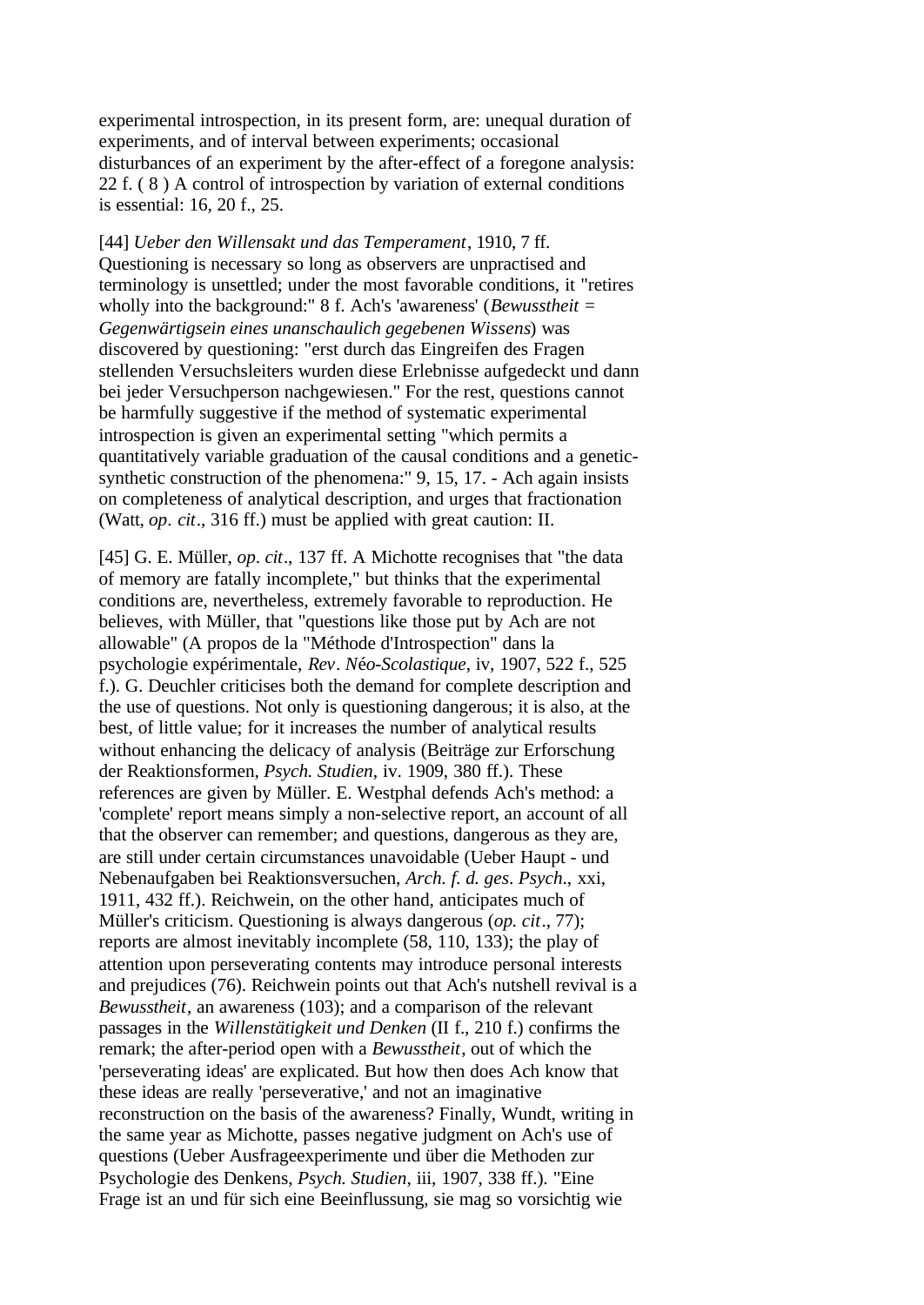möglich eingerichtet sein. . . . [Der Fragende] mag noch so vorsichtig sein, nach irgend etwas muss er doch fragen."

[46] A. Messer, Experimentell-psychologische Untersuchungen über das Denken, *Arch*. *f. d. ges. Psych.,* viii, 1906, 4 ff. I have already noted the logical formulation of Watt's problems; I note here that Messer's distinction seems calculated to bring in the stimulus-error. "This distinction is meant, of course," Messer says, "to carry a psychological meaning simply; the differences to which it points are differences merely in the thought-experience:" 149. That the differences are not psychologically self-evident is proved, however, by the fact that "not all observers were able to perceive them:" 150.

[47] *Ibid*., 12.

[48] *Ibid*., 14 ff.; T. Lipps, Bewusstsein und Gegenstände, *Psych. Untersuchungen*, i, 1905, 39 ff.; *Leitfaden der Psychologie*, 1906, 12 ff., 42 ff. Messer's treatment is schematic: we are not told, *e. g*., whether the reproductions of the mixed cases are used for the purpose of description, or serve as a check upon the description of the more stable memory after-images, or are just ignored. - The observer's knowledge that he has to report is, in general, favorable to fullness of statement: 17 ff. On this point, Messer furnishes, in Ach's behalf, the evidence that Müller finds to be lacking. Messer, however, has nothing to contribute to Ach's theory of perseveration; his references are to Lipps. - One observer reports: "When I make these statements, the experience (*das Erlebte*) is not always reproduced, though it often comes to that. It is a curious fact that, if statements of this sort have not suggested themselves (*sich bereit gestellt*) at the time of the experience (*mit dem Erlebten*), we know nothing whatever about it." 16, 21 f. Yet the same observer declares: "There is no actual introspection during the experiment." I have discussed this report in *Thought-processes*, 1909, 239; I mention it here only to emphasise the slipperiness of methodological terms. It is plain that the 'suggestion' was conscious, or the observer could not have reported it.

Reichwein argues that direct recollection can hardly play any large part in investigations of this kind, since thought is teleological and shoots to a conclusion, with result that the intermediate steps quickly fade from consciousness: *op. cit*., 40, 110, 115 f., 150 f. He finds in this fact the critical justification of Wundt's second rule of experiment: *Psych. Studien*, iii, 1907, 308.

[49] K. Bühler, Tatsachen und Probleme zu einer Psychologie der Denkvorgänge. I. Ueber Gedanken, *Arch, f. d. ges. Psych*., ix, 1907, 299, 305; 307 f.; 309, 331; 308 f., 313. Bühler finds an 'objective control' of the method in the immanent agreement of the reports and in the results of his experiments upon the memory of thoughts: 306 f. Reichwein thinks that the agreement of reports is, in such cases, inconclusive; the setting of the tasks and phrasing of the instructions carry a suggestion from the experimenter: *op*. *cit*., 56, 67, 74. Only where there is a truly objective control, by time-measurements and by variation of experimental conditions, is the agreement to be trusted: 77.